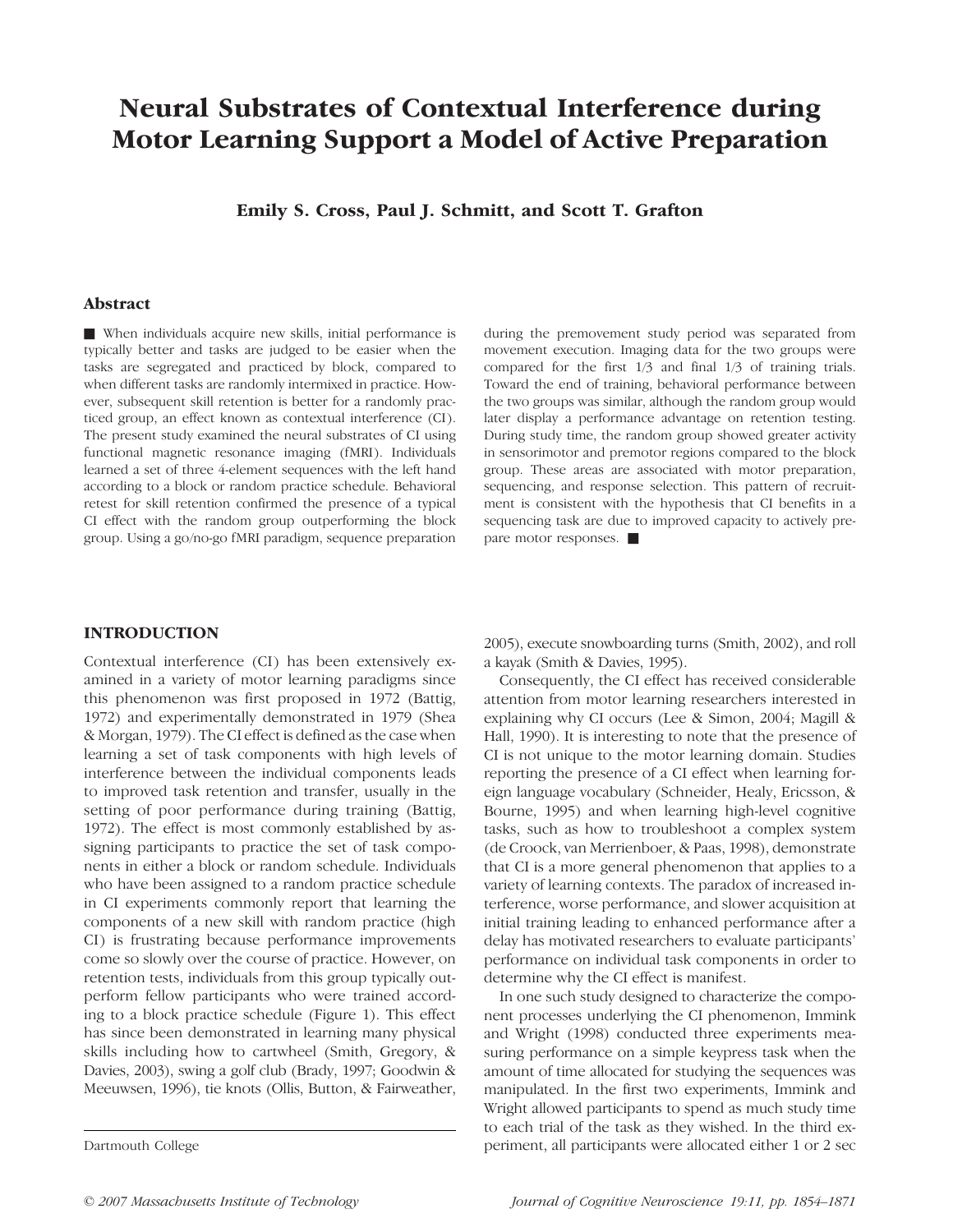Figure 1. Representation of the contextual interference (CI) effect. During block practice, intratask (within task) processing is more important than intertask (between task) processing for learning new tasks. For individuals learning a task according to a random practice schedule, theorists propose that both intratask and intertask processing are used. When individuals have experienced a high level of contextual interference (as in the random practice schedule), their performance is poor (compared to those who do not experience contextual inference) during initial task acquisition, but is better than those who did not experience contextual interference on later retention and transfer tasks.



of study time, predetermined for each trial by the experimenter. One theory behind the CI effect posits that during random practice, task information must continually be reconstructed between each trial, and this process places high demand on attentional or preparatory processes immediately before task execution (Li & Wright, 2000). If such a hypothesis was true, then participants in the random schedule should take more time to ''reconstruct'' what is required of them for each trial than participants in the block schedule, and it is this deeper level of reconstruction that leads to enhanced retention.

Immink and Wright reported that random-schedule participants in the first two experiments did indeed require greater study time, and in turn, demonstrated enhanced performance on the retention task one day later. A curious finding reported by these authors was a lack of an initial acquisition and performance benefit by the individuals assigned to the block practice schedule when their random-practice counterparts were given sufficient time to study and plan the movements to be executed. The third experiment demonstrated that an imposed limit on study time forced participants in the random practice condition to use movement time to continue to plan their responses; a direct linear relationship was present, indicating that in the random condition, participants' movement times increased as study times decreased. This pattern was not found for participants in the block practice condition; their study time spill-over into movement time only lasted for the first few trials, and then they were consistently faster than the random practice participants to execute the sequences.

Taken together, the studies by Immink and Wright (1998) and others (Li & Wright, 2000; Lee & Magill, 1983; Jacoby, 1978) suggest that the performance benefits at

retention testing for participants who train under a random schedule are due to more time spent reconstructing the component movements during the training period. Two critical questions are what, precisely, is occurring during the reconstruction process and what neural substrates support this process. A plausible hypothesis is that individuals in the random group engage in more or deeper retrieval, planning, and preparation while reconstructing the cued movements. The present study aims to address this by measuring neural activity associated with both movement preparation and execution when learning a novel motor task according to either blocked or random conditions. To do this, the approach of Immink and Wright was used to develop a functional magnetic resonance imaging (fMRI) experiment. We used the version of their experiment where participants have unlimited study time to mentally rehearse and prepare any given movement sequence, which should ultimately lead to similar task performance between the two groups by the end of training but differential performance on retention testing. This is advantageous for the purposes of comparing the two groups because any difference in brain activity by the end of training should be related to the influence of the practice schedule on those neural systems that are modified by practice structure for the sequencing task and not on differences in performance confounds such as time spent preparing or executing a movement, or responding to an imperative cue to perform a movement.

If CI benefits in the random group are due in large part to more or deeper retrieval, planning, or preparation of the upcoming sequence, then differences between the two groups should be more pronounced during motor preparation rather than execution. Thus,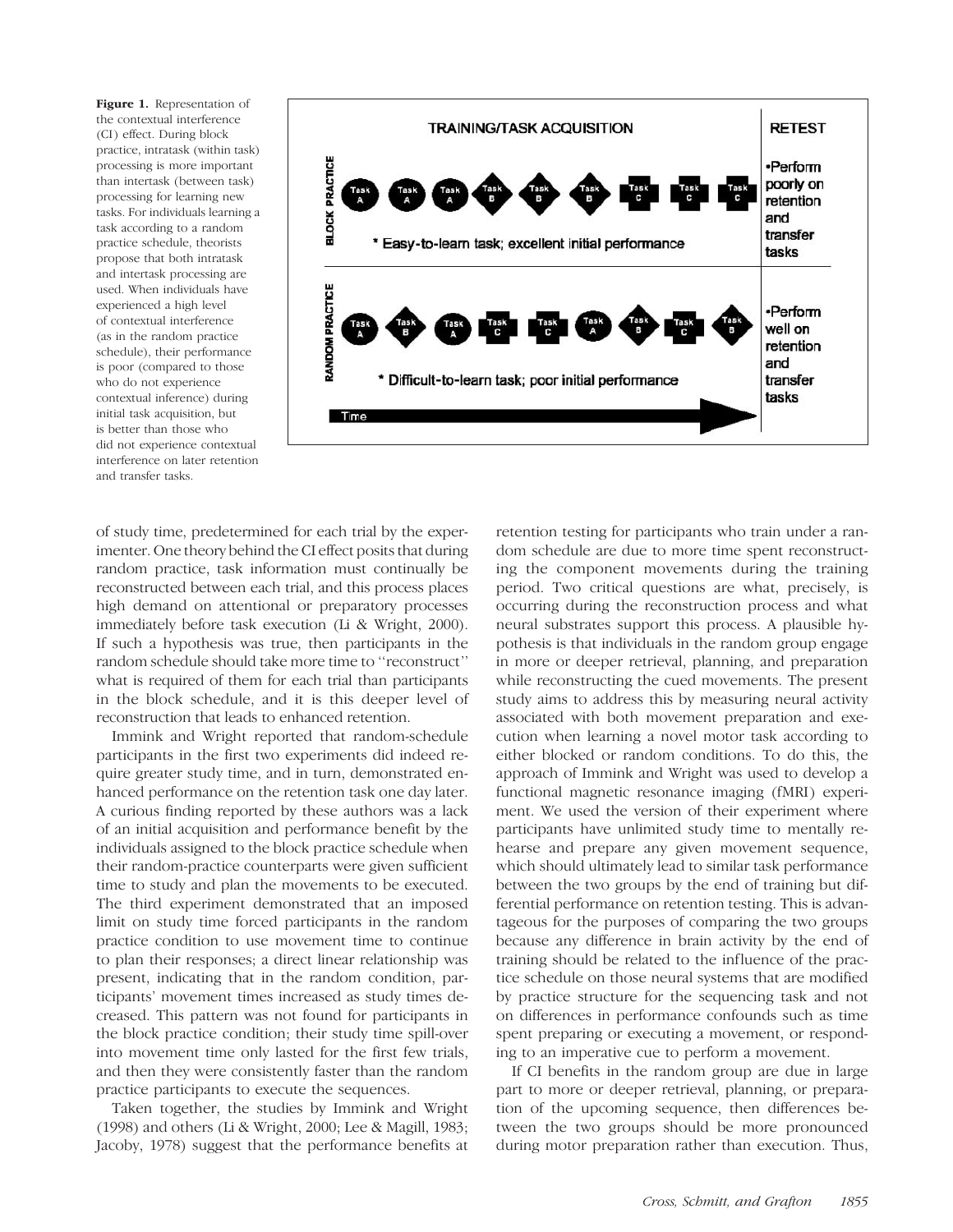it becomes particularly important to dissociate brain activity during planning and execution periods. This is difficult to do for single trials because of the temporal correlation from the hemodynamic response in blood oxygen-level-dependent (BOLD) MRI imaging. However, by using a go/no-go task, sequence preparation and sequence execution components could be decoupled (e.g., Johnson-Frey, Newman-Norlund, & Grafton, 2005). We hypothesized that CI benefits for our particular skill would emerge in brain areas associated with sequence planning and movement preparation. An extensive behavioral and neuroimaging literature has characterized the features of learning a new sequential motor task, and at its core, motor learning entails the organization and execution of a selected action or series of actions (Rosenbaum, 1991; Keele, 1986). Of the abundant literature on the behavioral manifestations and neural substrates of sequence learning, most studies use serial reaction time (SRT) tasks to study elements of implicit and explicit sequence learning (for reviews, see Ashe, Lungu, Basford, & Lu, 2006; Forkstam & Petersson, 2005). In the SRT task, each element of a sequence is cued individually, with the cue also serving as an imperative to respond. Thus, there is no separation of preparation and execution. Although the present study did not use an SRT task, findings from the well-established literature on reconstructing motor sequences in terms of preparation and execution in response to symbolic cues can, nonetheless, help to generate plausible predictions for the current experiment. Converging evidence implicates the involvement of the dorsal premotor (PMd) cortex in response preparation in general as well as for sequence learning (Diedrichsen, Grafton, Albert, Hazeltine, & Ivry, 2006; Kansaku et al., 2005; Bischoff-Grethe, Goedert, Willingham, & Grafton, 2004; Diedrichsen, Werner, Schmidt, & Trommershauser, 2004; Grafton, Hazeltine, & Ivry, 1998, 2002; Toni, Ramnani, Josephs, Ashburner, & Passingham, 2001; Toni, Rushworth, & Passingham, 2001; Passingham, Toni, & Rushworth, 2000; Jenkins, Brooks, Nixon, Frackowiak, & Passingham, 1994). Other areas that facilitate sequence learning may be found on the superior and medial frontal gyri (SFG and MFG), which also help coordinate action selection when participants must change response sets (Rushworth, Hadland, Paus, & Sipila, 2002), and also contribute to the coordination of smooth movement sequencing (Kennerley, Sakai, & Rushworth, 2004; Rushworth, Walton, Kennerley, & Bannerman, 2004). The involvement of the motor cortex (M1) has also been implicated in the storage of motor sequence information, particularly when the learning is more motoric than perceptual in nature. This has been demonstrated by extracellular recordings of single neurons in primary motor cortical areas of monkeys (Matsuzaka, Picard, & Strick, 2007; Lu & Ashe, 2005; Ben-Shaul et al., 2004) and in sequence consolidation in humans, shown with repetitive transcranial magnetic stimulation (rTMS) over M1 in humans

(Robertson, Press, & Pascual-Leone, 2005; Muellbacher et al., 2002).

Heretofore, the CI effect has never been examined with functional neuroimaging, so specific predictions of CI-induced neural effects are difficult to make. However, based on the motor response preparation and sequence learning literature outlined above, we expect to see differences of neural activity at the end of training and as a function of practice schedule in the major brain areas commonly implicated in sequence learning, such as M1, SFG, and premotor cortical areas. If subjects are reconstructing the desired sequences during the study period because of the random training schedule, then we would predict greater activity in motor preparatory areas to manifest during the study period for this group.

# METHODS

## **Participants**

Of the 30 adult individuals from the local community who participated in this study, 15 were randomly assigned to the block practice condition and the other 15 received random practice. All participants had normal vision and no history of neurological or psychiatric disorders and provided written informed consent to participate in this study in a manner approved by the Committee for the Protection of Human Subjects at Dartmouth College. Two subjects from the random group were excluded because their behavioral response times were greater than 2 standard deviations above the random group mean for study time and movement time, and one subject from the block group was excluded because his mean neuroimaging findings were greater than 2 standard deviations below the mean activation pattern. Of the remaining 27 subjects (11 women, mean age =  $21.25 \pm 3.1$  years, 13 in the random group and 14 in the block group), all were strongly right-hand dominant according to the Edinburgh Handedness Inventory (Oldfield, 1971). A subset of 15 participants (6 women; 7 from the random group and 8 from the block group) returned for a behavioral retest task several months (mean time since training  $= 3.69 \pm 2.9$  months) after initial scanning.

## Stimuli

Stimuli for each participant were 3 of 22 possible fournumber sequences comprising the numbers 1 through 4 in all possible combinations, except where the numbers follow sequentially from each other (e.g., 1234 and 4321). In the behavioral retest, there was also a novel retest condition wherein participants performed three new sequences they did not train on during the initial training period in the scanner.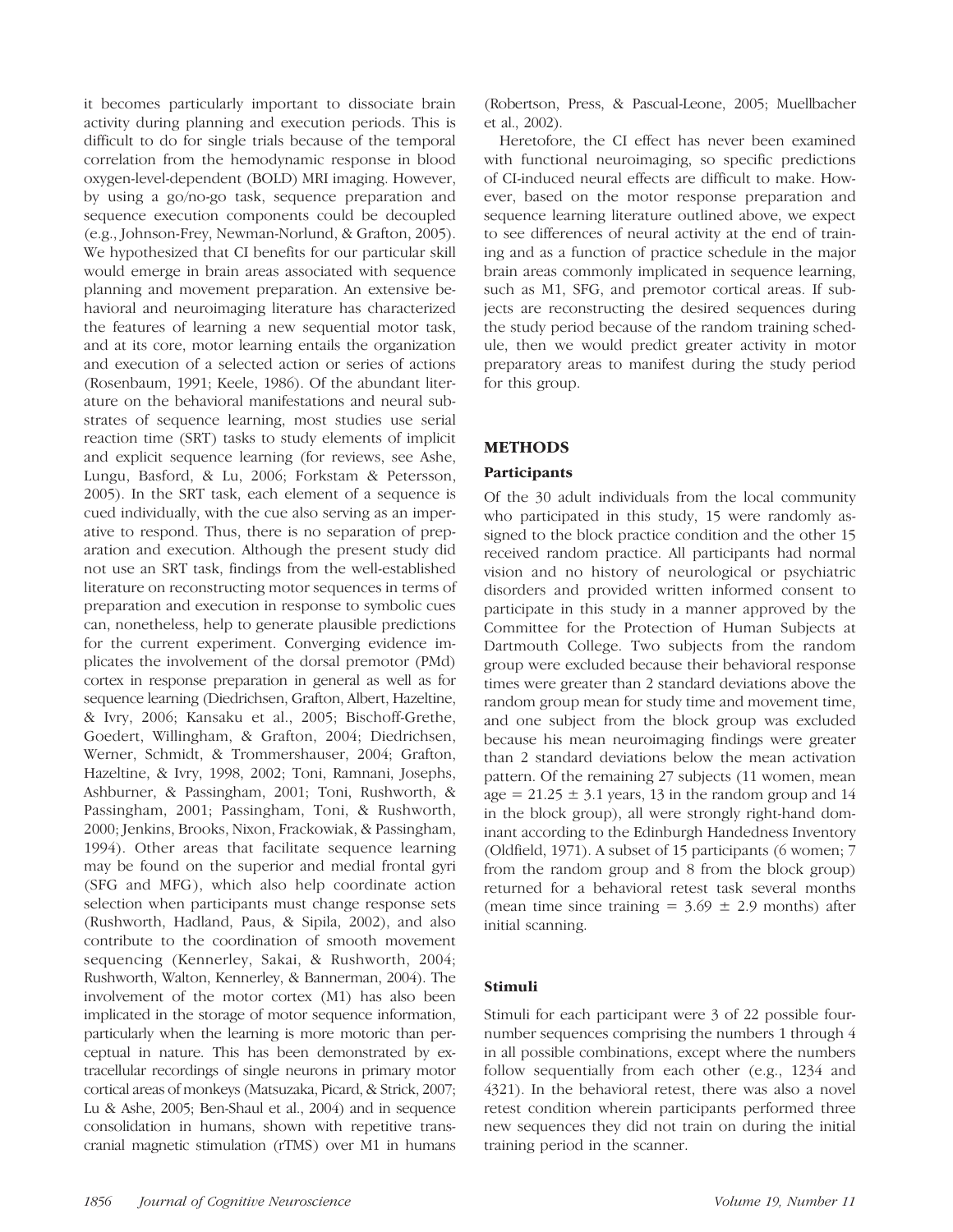#### Behavioral Procedure

Visual stimuli were presented and behavioral data were recorded on a Dell Optiplex GX1 desktop personal computer running Presentation software (Neurobehavioral Systems; www.neurobs.com). All stimuli were back projected from an Epson LCD projector (Model ELP-7000) onto an adjustable angled mirror mounted at the top of the head coil. Each subject positioned the four fingers of his or her left hand on the four light-sensitive response keys of a fiber-optic keypad. This apparatus was used to collect responses, which were recorded through a house-built data collection box. The left hand was used to increase the overall motor difficulty of the task, analogous to the approach of Immink and Wright (1998).

This study employed an event-related design to measure between-group brain activation differences when participants studied and when they performed movement sequences. Participants were instructed to perform each trial as quickly and as accurately as possible, and received feedback after each trial on the speed and accuracy of their performance (see Figure 2 for a representation of one trial sequence). Both correct and incorrect trials were included in the fMRI analysis, and no reliable differences were seen between the block and random practice groups in terms of task accuracy ( $t = 1.31$ ,  $p = .20$ ). Participants performed a total of 54 go trials and 54 no-go trials (18 for each of 3 number sequences) in either block or random order. Study time and movement time were subjectpaced, and participants spent between 21 and 28 min on the behavioral task while being scanned.

The behavioral retest was performed with the same equipment and stimuli as that used while training in the scanner. The only difference was that participants now



Figure 2. Representation of one trial sequence. The sequence to be performed is presented with a red box around it. Participants study the sequence for as long as they need to prepare the movement sequence, then press any key to signal their readiness. After a short delay, either the red box around the sequence will turn green, denoting that the subject should perform the sequence as quickly and accurately as possible, or the words ''no go'' will appear, and the subject rests until the next sequence appears. After completion of each go trial, participants receive feedback about their performance in terms of accuracy and the time it took to complete the sequence.

performed the sequences on the A, S, D, and F keys of standard PC keyboard with their left hand, instead of on a fiber-optic keypad. The letters on the keyboard were covered to eliminate any potential conflict between the letters and their assigned numbers for this particular task. In addition to performing the same three sequences they trained on in the scanner, participants performed three novel sequences in blocked order to test the transfer of procedural knowledge. This novel condition was included to test the robustness of the CI effect of our manipulation, as is routinely done in CI studies (Magill & Hall, 1990; Lee, Magill, & Weeks, 1985; Shea & Morgan, 1979). All participants performed the behavioral retest trials in the same grouping; first nine trials presented in blocks of 3, then nine trials presented randomly, and finally, nine trials of three novel sequences presented in blocks of 3.

#### Imaging Procedure

Images were acquired with a 1.5-T General Electric Signa scanner using a standard birdcage head coil. Head movements were minimized with the use of a foam pillow and padding. Images were acquired continuously during functional scanning using a gradient-echo, echo-planar pulse sequence (TR =  $2.5$  sec; TE =  $35$  msec; flip angle =  $90^\circ$ ; field of view = 24 cm; 3.75  $\times$  3.75 mm in-plane resolution). The first four volumes of each functional run were discarded to allow for longitudinal magnetization to approach equilibrium, and then an additional 504–642 volumes of axial images were collected (depending on how long it took for each participant to complete all trials of the task), with 25 slices per TR (4.5 mm thickness, 1 mm gap) allowing whole brain coverage.

#### Imaging Analyses

Functional data were analyzed with Statistical Parametric Mapping software (SPM2, Wellcome Department of Cognitive Neurology, London, UK; Friston et al., 1998). For each functional run, data were realigned, unwarped, and normalized to the MNI template with a  $2 \times 2 \times 2$  mm resolution, which approximates Talairach & Tournoux (1988) atlas space. A 6-mm smoothing kernel was applied to the normalized images. An individualized design matrix was generated and fitted for each subject incorporating task effects (modeled with a canonical hemodynamic response function; Friston et al., 1998) to compute parameter estimates (beta) and  $t$ -contrast images (containing weighted parameter estimates) for each comparison at each voxel. Study times for the 54 no-go trials and movement times for the 54 go trials were separately modeled. Subjects' individual study times for each no-go trial were explicitly modeled as events with subject-specified durations, and movement times were modeled as events. Both of these parameters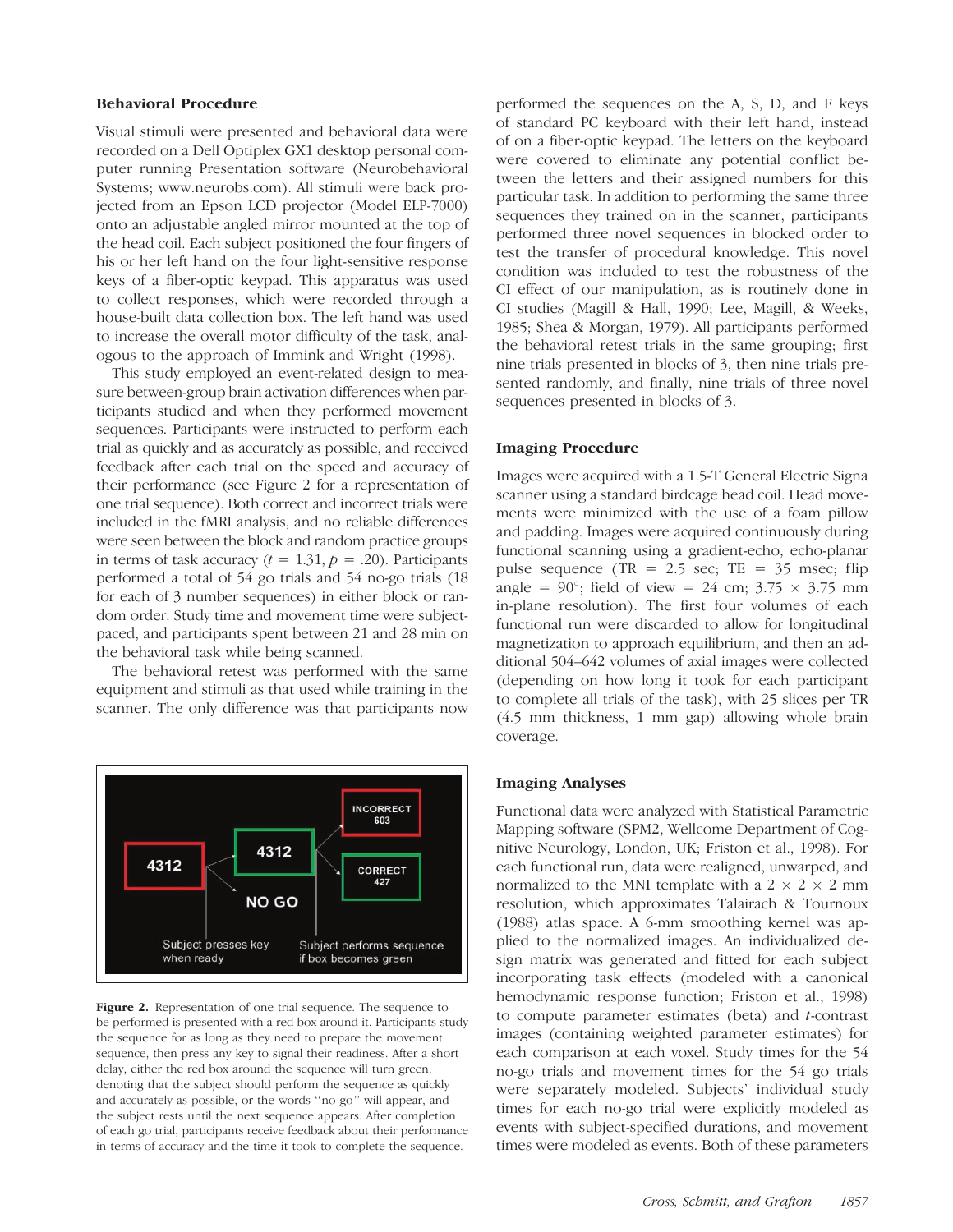were split into three sets, comprising the first 18 trials, the second 18 trials, and the last 18 trials. This was done in order to examine differences in early versus late imaging data. This also enabled us to examine independently brain activity during movement preparation at the end of training (the last 18 trials), when behavioral performance of the two groups was statistically indistinguishable. The general patterns of neural activation associated with movement and study time were also evaluated with both groups collapsed together across all 54 trials. The main effects of movement and study time were used to create two masks with which to interrogate brain regions for between-group differences during the early versus late between-group interactions. This was done to reduce the search volume and decrease the rate of type II error. A representative firstlevel design matrix is illustrated in Figure 3. Results from the contrasts for individual subjects were submitted to a random effects group-level analyses, wherein differences between the two experimental groups were masked by the main effects of study time or movement time, and were evaluated at the  $p < .005$  level, uncorrected, with a minimum cluster size of 64 mm<sup>3</sup>. Additionally, regionof-interest (ROI) analyses were performed on selected brain regions revealed by the repeated measures interactions between group (block vs. random) and training time (early vs. late).

## **RESULTS**

## Behavioral Results: Training

Participants in the block group studied less than participants in the random group (Figure 4). A 2 (group: block



Figure 3. Representative design matrix for first-level contrasts. During each imaging run, both movement execution and movement preparation trials were grouped into thirds.



Figure 4. Mean movement and study times (in seconds) for participants in the block and random groups at time of training. Error bars represent standard error of the mean. For viewing purposes, the 54 trials in the task are binned into groups of 18 trials. Imaging analyses focus on changes in brain activation between early practice (trials 1–18) and late practice (trials 37–54).

or random)  $\times$  3 (session blocked into thirds: early trials [1st third], middle trials [2nd third], and late trials [final] third]) repeated measures analysis of variance (ANOVA) revealed two significant main effects and an interaction. Participants studied less as they advanced from Session 1 through Session 3,  $F(1.21, 30.2) = 13.78, p < .0001$ . There was also a significant main effect of group, with the block group studying less than the random group across all sessions,  $F(1, 25) = 14.63$ ,  $p = .001$ . A Session  $\times$  Group interaction was observed with this analysis as well, with study times converging as the sessions progressed,  $F(1.21, 30.2) = 8.16, p = .005$ . A separate paired t-test analysis of study times for go trials and no-go trials confirmed that no reliable differences existed between study times for go trials  $(M = 1.78$  sec) and no-go trials  $(M = 1.78, t = -0.008, p = .99)$ .

In terms of movement execution, a 2 (group)  $\times$  3 (session thirds) repeated measures ANOVA run on these data revealed one main effect and an interaction. Regardless of training group, participants performed the sequences more quickly as time progressed,  $F(2, 50) =$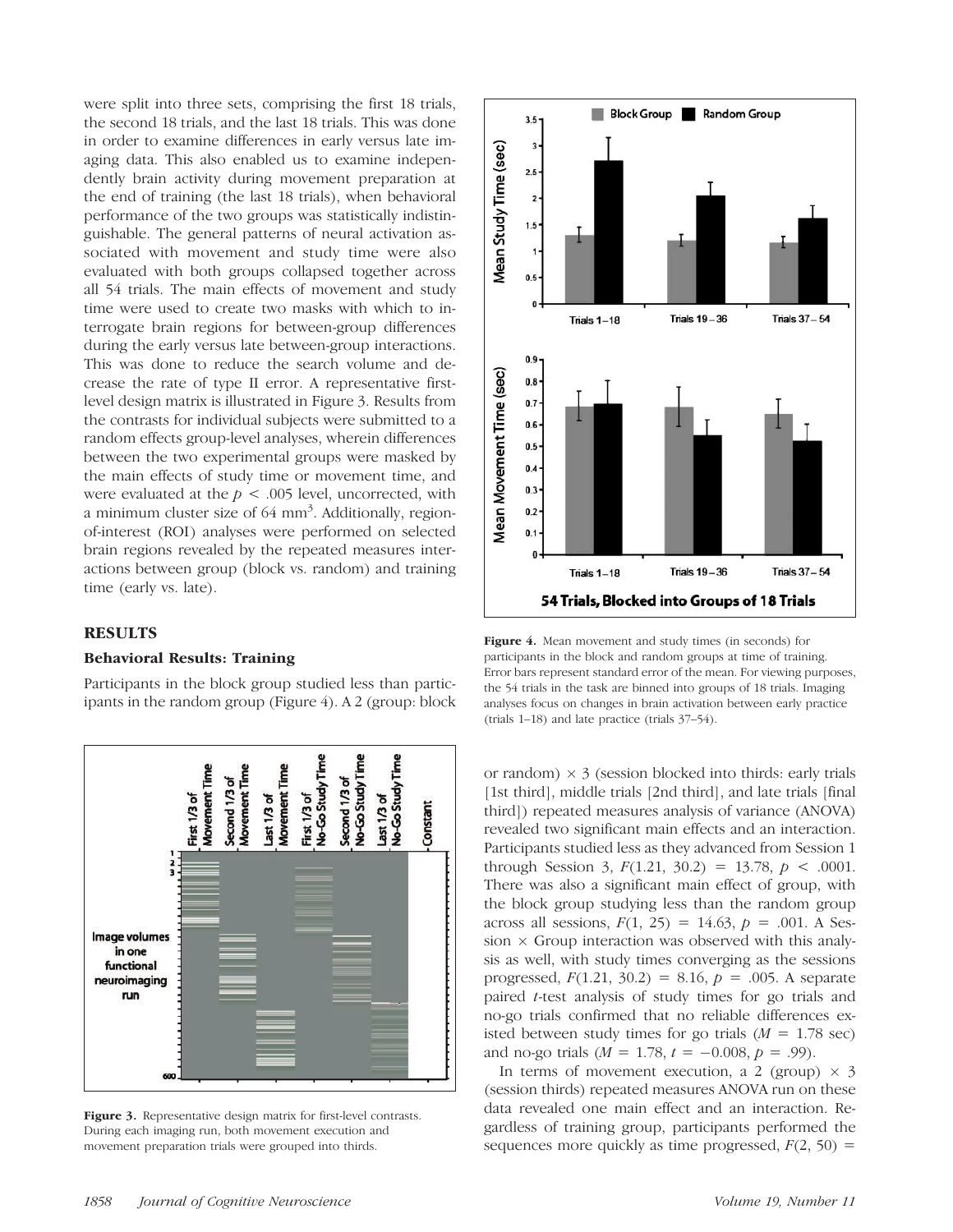6.91,  $p = .002$ . Additionally, the Session  $\times$  Group interaction indicated that participants in the random training group showed greater decreases in movement time across sessions than did the block group,  $F(2, 50) =$  $3.91, p = .03$ .

For imaging analyses, we were interested in assessing between-group differences in neural activity and how these differences might change between early and late practice during the experimental session. However, the between-group differences in the behavioral data that are characteristic of the CI effect present a challenge for fMRI data interpretation. Potential difficulties in imaging data interpretation can arise when behavioral performance is not equivalent. In order to determine the degree of inequality of the data of interest, we ran separate independent-samples  $t$  tests on the study and movement behavioral data of the two groups for the early (first 1/3; trials 1–18) and late (last 1/3; trials 37– 54) training trials. Unsurprisingly, an independent  $t$  test for differences between groups for early study time revealed a significant effect, with the random group studying longer than the block group,  $t(25) = -4.22$ ,  $p < .001$ . The same test evaluating differences between the two groups during the late trials revealed no significant differences between the block and random groups,  $t(25)$  =  $-1.89$ ,  $p = .07$ . For movement time data, no betweengroups differences were found for early,  $t(25) = -0.102$ ,  $p = .92$  or late movement times,  $t(25) = 1.26$ ,  $p = .22$ . The finding of unequal study time during early training needs to be kept in mind for the subsequent interpretation of the imaging data interactions that characterize differences between groups as a function of how much training they had experienced.

#### Behavioral Results: Retest

In line with the classic CI effect, participants in the random group performed generally better than participants in the block group (Figure 5). No between-group differences in accuracy were observed, with both groups performing all retest sequence types at approximately 90% accuracy. Differences between the block and random groups in study and movement times for the keypress sequences were tested with 2 (block or random group)  $\times$  3 (retest sequence type; block, random, or novel block) repeated measures ANOVAs. Analysis of study time data revealed one main effect and one interaction. A main effect of sequence type showed that participants studied the most for the block sequences  $(mean = 2.05 \text{ sec})$ , an intermediate amount for random sequences ( $M = 1.74$ ), and the least for the novel sequences ( $M = 1.55$ );  $F(2, 26) = 9.49$ ,  $p = .001$ . We interpret this to be simply an effect of time, as all participants performed the retest trials in the same sequence (first block, then random, then novel). An interaction between sequence type and group also emerged, with participants in the random learning group studying the



Figure 5. Mean movement and study times for the subgroup of participants who participated in the behavioral retest. Error bars represent standard error of the mean. For viewing purposes, the 27 trials in the entire retest task are binned into groups of 9 trials, based on the sequence type (block, random, or novel).

least amount for random sequences, thereby demonstrating that this group experienced the greatest performance improvements for sequences presented in same manner as they were learned,  $F(2, 26) = 4.58$ ,  $p = .02$ . This finding is precisely in line with Shea & Morgan's (1979) original report demonstrating the CI effect on later task performance. Although the main effect of group was not significant in this analysis,  $F(1, 13) = 3.36$ ,  $p = .09$ , independent-samples t tests revealed a difference between the block and random groups for study times for the blocked sequences that nearly reached statistical significance,  $t(11.8) = 2$ ,  $p = .06$ , and a significant difference in study times for the randomly presented sequences,  $t(9.78) = 2.35$ ,  $p = .04$ . Analysis of movement time data revealed a significant main effect of sequence type, with performance being slowest for the block movement sequences, again most likely due to an order effect,  $F(1.25, 16.27) = 5.58, p = .025$ . The test of between-subjects effects revealed a trend of a difference in movement times between the groups, with the block group moving more slowly than the random group,  $F(1, 13) = 3.76$ ,  $p = .07$ . Independent-samples t tests of movement time differences between the block and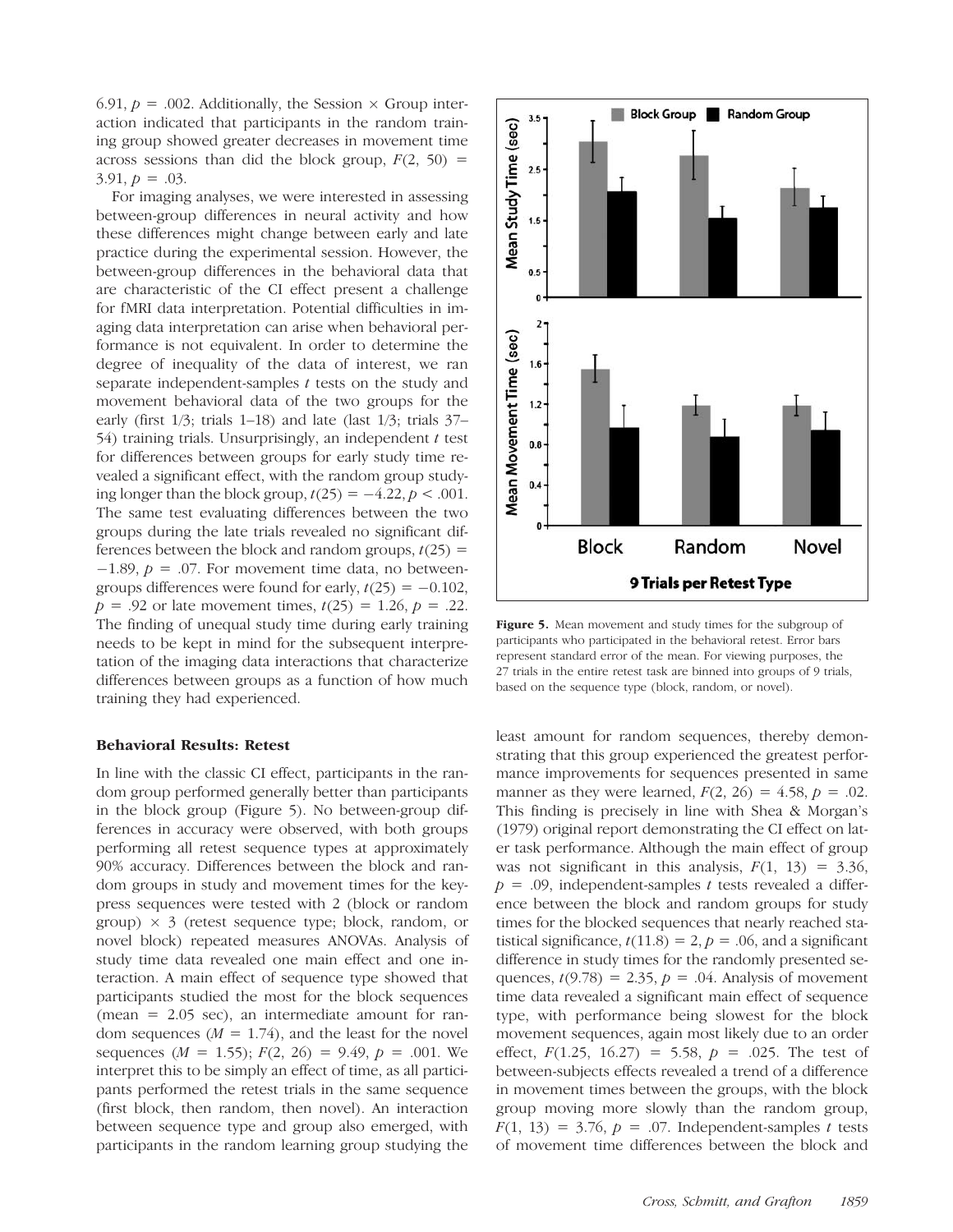random groups for the three sequence types revealed a significant difference in movement times for the blocked sequences only,  $t(13) = 2.36, p = .03$ .

## fMRI Results

## Main Effects of Tasks

The present study tested for differences in neural activity while preparing and executing simple keypress sequences between participants who learned the sequences according to a random practice schedule with those who learned according to a block practice schedule. Before interrogating the data for any between-group differences, we first identified common neural substrates among all participants that are involved in movement preparation and movement execution. We evaluated participants' study time and movement time data from the entire training session, collapsed across block and random practice groups. The findings from these analyses are displayed in Figure 6. Study time engaged areas that are classically associated with movement preparation, including the dorsal and ventral premotor cortex, the supplementary motor area, the inferior and superior parietal lobules, and the ventral prefrontal areas (see Table 1 for a complete listing of brain areas). Note that this contrast only calculates effects of study times from the no-go trials to avoid contamination by subsequent actual finger movements. Movement execution engaged brain regions associated with movement execution included the ipsilateral anterior cerebellum, the contralateral primary sensorimotor cortex, the basal ganglia, and the supplementary motor area (see Table 2 for a complete listing of brain areas). The imaging findings for movement execution also detected bilateral activity in the supplementary motor area, as well as the motor and premotor cortical areas. This pattern of bilateral activity during movement execution is supported by the literature on the lateralization of neural responses during sequential finger movements, which shows pronounced bilateral activation of these areas during left-handed keypresses (e.g., Kansaku et al., 2005).

## Group by Time Interactions

This analysis compared areas of activation that differ between the block and random groups as a function of time when subjects prepared the to-be-performed sequences. All comparisons are restricted to the common network of brain regions identified involved in movement preparation (Figure 6A). The independentsamples  $t$  test investigating the interaction between time (early vs. late) and group (random vs. block) for increases in random group and decreases in the block group revealed four cortical areas that demonstrated this pattern (Figure 7 and Table 3). Activity in the right lateral occipital cortex (in MNI coordinates:  $x = 46$ ,  $y =$  $-84$ ,  $z = -4$ ), left primary motor cortex ( $x = -22$ ,  $y = -30, z = 48$ , right precentral cortex  $(x = 52, y = 1)$  $-12$ ,  $z = 58$ ), and right paracentral lobule ( $x = 6$ ,  $y = -44$ ,  $z = 64$ ) was greater during the final one third of trials at the end of training than during the first one third of training in the random group. Less activity was seen in these areas at the end of training than in the beginning of training in the block group. The inverse contrast, exploring areas demonstrating greater activity at the end of training for the block group and decreased activity at the end of training for the random group, revealed two brain regions (Figure 8 and Table 3). These regions were located in the right lateral cerebellum  $(x =$  $38, y = -54, z = -44$  and in the left parahippocampal gyrus  $(x = -32, y = -42, z = -4)$ .

One additional analysis was run with the study time data to address the potential confound of the random group spending a greater amount of time studying the keypress sequences (illustrated in Figure 4 and presented in the behavioral results above). This was done because the greater amount of time spent studying by the random group can potentially complicate the interpretation of imaging data, as some differences in neural

Figure 6. Activation patterns for preparation of keypress sequences (Study Time, A) and of movement execution (Movement Time, B), collapsed across all participants, for all of training, regardless of practice structure. Image left is the left side of the brain. Threshold is  $p < .005$ , uncorrected, with an extent threshold of 5 voxels. Statistical images are superimposed on a mean anatomic image of the study population.

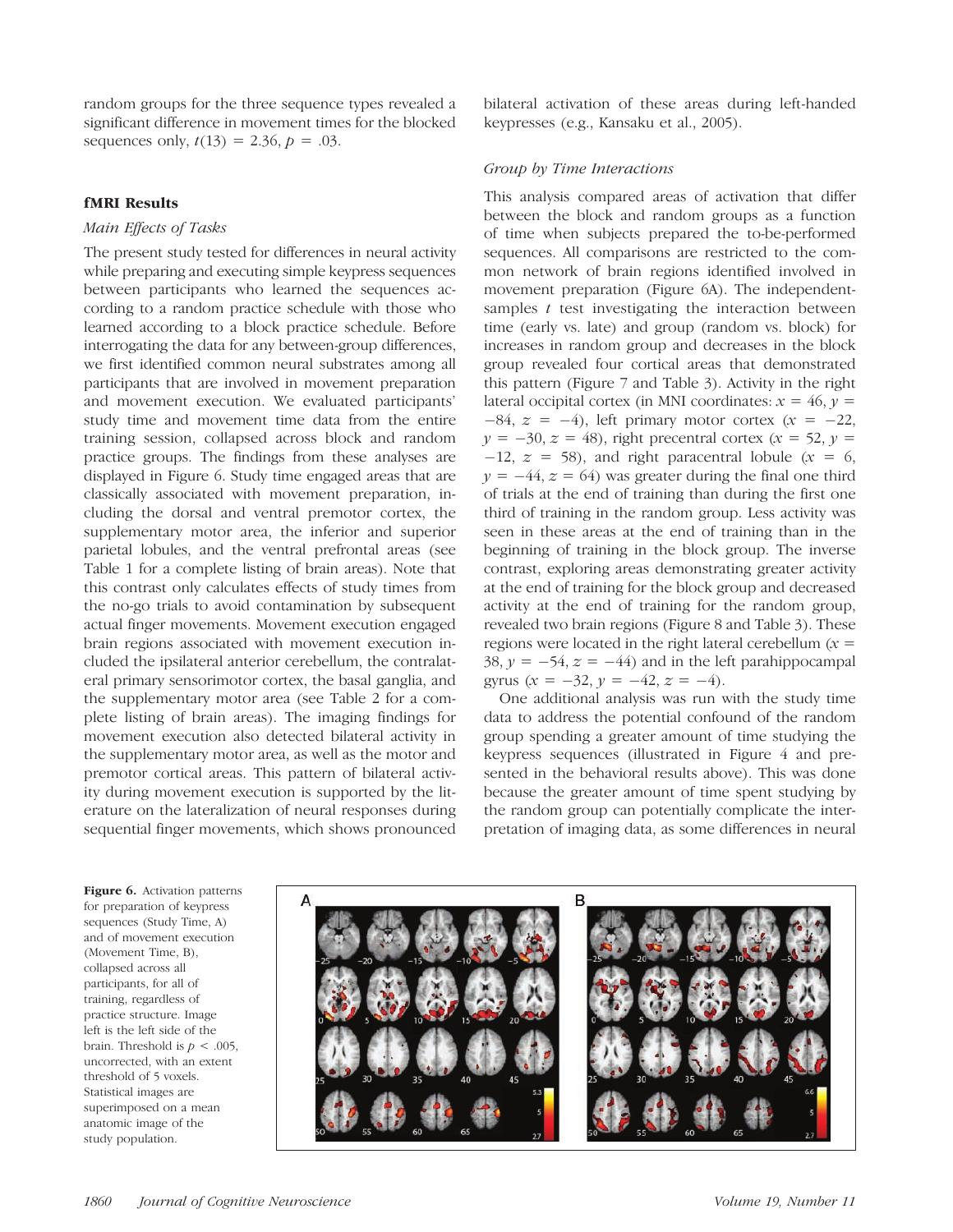|                                   |    | MNI Coordinates |               |                  |                              |                  |                  |
|-----------------------------------|----|-----------------|---------------|------------------|------------------------------|------------------|------------------|
| Region                            | BA | $\mathcal X$    | $\mathcal{Y}$ | $\boldsymbol{z}$ | Functional Name              | $\boldsymbol{t}$ | $\boldsymbol{p}$ |
| L Inferior occipital gyrus        | 18 | $-34$           | $-94$         | $\theta$         | Visual association cortex    | 5.28             | < .0001          |
| R Postcentral gyrus               | 6  | 42              | $-18\,$       | 68               | Dorsal premotor cortex (PMd) | 5.21             | < .0001          |
| L Superior parietal lobule        | 7  | $-24$           | $-60$         | 48               | <b>SPL</b>                   | 4.76             | < .0001          |
| R Postcentral gyrus               | 3  | 38              | $-28$         | 48               |                              | 4.55             | < .0001          |
| R Occipital cortex                | 18 | 32              | $-96$         | $-6$             |                              | 4.50             | < .0001          |
| R Thalamus                        |    | 10              | $-22$         | $\boldsymbol{0}$ |                              | 4.38             | < .0001          |
| R Precentral gyrus                | 4  | 44              | $-16$         | 52               |                              | 4.33             | < .0001          |
| L Superior frontal gyrus          | 6  | $-10$           | $-{\bf 2}$    | 56               | <b>SMA</b>                   | 4.16             | < .0001          |
| R Superior frontal gyrus          | 6  | $\overline{c}$  | $-{\bf 2}$    | 62               | <b>SMA</b>                   | 3.96             | < .0001          |
| L Thalamus                        |    | $-10$           | $-20$         | 8                |                              | 3.78             | < .0001          |
| R Superior frontal gyrus          | 6  | 6               | $-6$          | 68               | <b>SMA</b>                   | 3.76             | < .0001          |
| L Precentral gyrus                | 4  | $-38$           | $-14$         | 62               | Premotor cortex              | 3.67             | .001             |
| L Precentral gyrus                | 4  | $-56$           | $-10$         | 50               | Premotor cortex              | 3.62             | .001             |
| L Globus pallidus                 |    | $-18$           | $-10$         | $-2$             |                              | 3.51             | .001             |
| R Putamen                         |    | 18              | 2             | $\boldsymbol{0}$ |                              | 3.34             | .001             |
| R Insula                          | 13 | 38              | 18            | 6                |                              | 3.16             | .002             |
| R Superior frontal gyrus          | 6  | 22              | $-16$         | 74               |                              | 3.11             | .002             |
| L Inferior parietal lobule        | 3  | $-44$           | $-30$         | 66               | <b>IPL</b>                   | 3.04             | .003             |
| L Posterior cingulate cortex      | 23 | $-12$           | $-30$         | 30               |                              | 3.03             | .003             |
| L Posterior cingulate cortex      | 31 | $-12$           | $-26$         | 46               |                              | 3.00             | .003             |
| R Anterior cingulate cortex       | 24 | 6               | $-14$         | 46               |                              | 2.96             | .003             |
| L Ventrolateral prefrontal cortex | 45 | $-30$           | 26            | $\boldsymbol{0}$ | <b>VLPFC</b>                 | 2.96             | .003             |
| R Inferior frontal gyrus          | 45 | 46              | 22            | 2                |                              | 2.92             | .002             |
| R Pons                            |    | $\overline{2}$  | $-28$         | $-48$            |                              | 2.90             | .004             |
| L Superior temporal gyrus         | 22 | $-54$           | $-44$         | $\,8\,$          |                              | 2.90             | .004             |
| L Paracentral lobule              | 7  | $-4$            | $-32$         | 50               |                              | 2.87             | .004             |

Table 1. Regions Showing Activity during Movement Preparation, Collapsed across Groups

Significance at all sites was tested by an independent-samples t test on beta values averaged over each voxel in the cluster, uncorrected at  $p < .005$ , with a 5-voxel threshold.

activity between the groups might possibly be an artifact of significantly different amounts of time spent engaging in a particular process, not just different areas of activation related to training structure. The final betweengroups analysis was run on only the final one third of study time trials, when study times between groups were no longer statistically distinguishable ( $p > .05$ ). In this independent-samples  $t$  test on imaging data, greater activity was observed in the left superior parietal cortex  $(x = -34, y = -38, z = 72; t = 2.99, p = .001)$ and the left primary sensorimotor cortex  $(x = -22, y =$  $-30$ ,  $z = 46$ ;  $t = 2.68$ ,  $p = .004$ ) in the random group compared to the block group. The complementary contrast measuring activity that was greater in the block group than the random group for study time did not reveal any suprathreshold clusters (all  $p$  values  $> .005$ ).

We then tested for differences in neural activity over time between the two groups when executing the motor sequences, restricted to those regions identified to be a common network for movement execution across all participants (Figure 6B). This interaction identifies areas showing a differential response between early and late movement periods and between groups. Two regions showed decreased responses in the block group and increased responses in the random group across time (Figure 9 and Table 4). These regions were found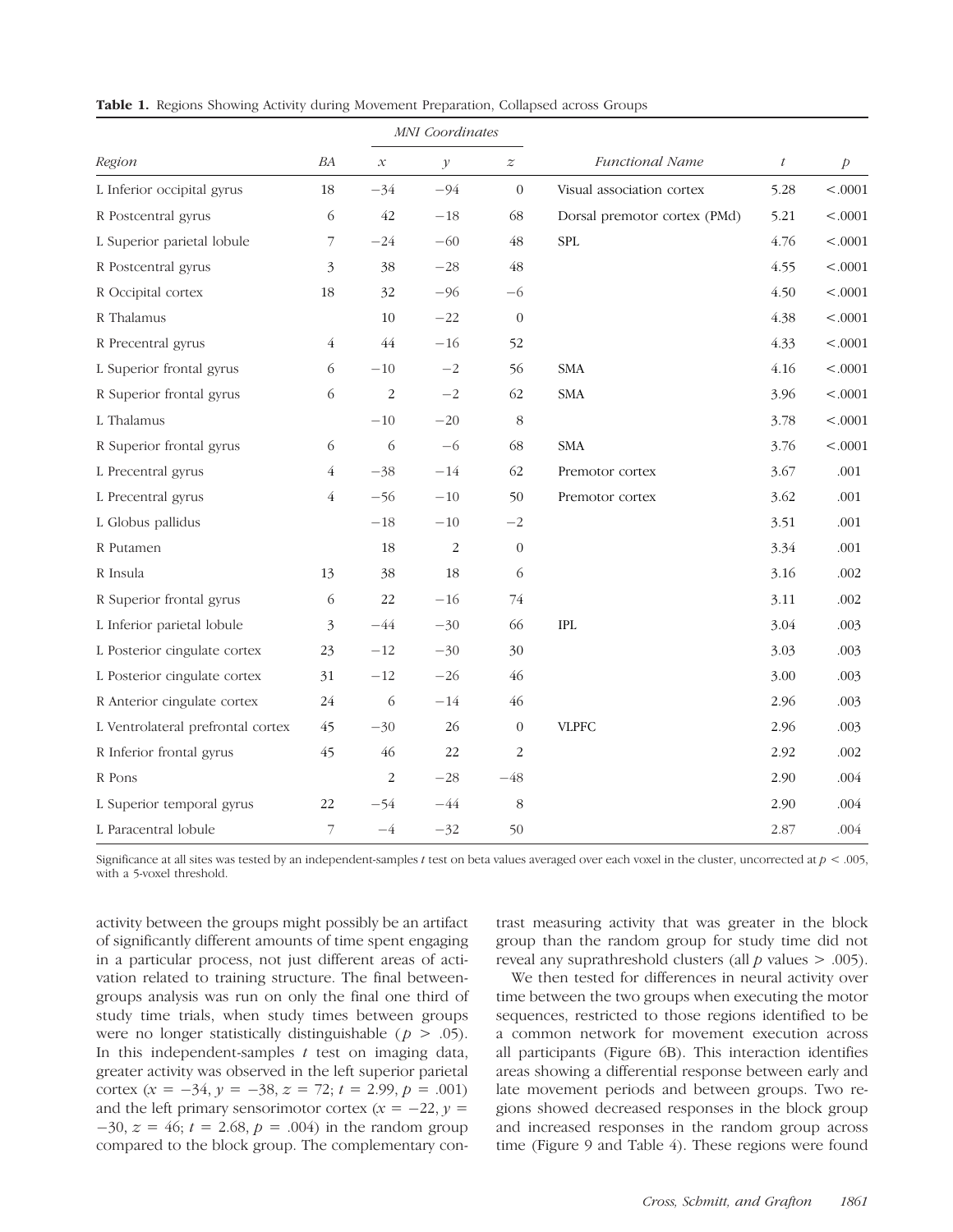|  |  |  |  |  |  |  | Table 2. Regions Showing Activity during Movement Execution, Collapsed across Groups |  |
|--|--|--|--|--|--|--|--------------------------------------------------------------------------------------|--|
|--|--|--|--|--|--|--|--------------------------------------------------------------------------------------|--|

|                              |                | <b>MNI</b> Coordinates |                  |                  |                              |                  |                  |
|------------------------------|----------------|------------------------|------------------|------------------|------------------------------|------------------|------------------|
| Region                       | BA             | $\mathcal X$           | $\mathcal{Y}$    | $\boldsymbol{z}$ | Functional Name              | $\boldsymbol{t}$ | $\boldsymbol{p}$ |
| L Cerebellum                 |                | $-12$                  | $-52$            | $-22$            |                              | 6.62             | < .0001          |
| L Cerebellum                 |                | $-2$                   | $-56$            | $-10$            |                              | 5.92             | < .0001          |
| L Intraparietal sulcus       | 7              | $-34$                  | $-56$            | 52               | <b>IPS</b>                   | 5.29             | < .0001          |
| R Inferior frontal gyrus     | 46             | 40                     | 20               | 8                | <b>DLPFC</b>                 | 4.94             | < .0001          |
| R Inferior parietal lobule   | 40             | 42                     | $-44$            | 46               | <b>IPL</b>                   | 4.67             | < .0001          |
| R Primary visual cortex      | 17             | 14                     | $-80$            | 16               | V <sub>3</sub>               | 4.66             | < .0001          |
| L Globus pallidus            |                | $-14$                  | $\overline{4}$   | 2                |                              | 4.64             | < .0001          |
| L Middle frontal gyrus       | 6              | $-32$                  | $-10$            | 60               | <b>MFG</b>                   | 4.62             | < .0001          |
| R Inferior temporal gyrus    | 20             | 38                     | $-48$            | $-36$            |                              | 4.55             | < .0001          |
| R Inferior parietal lobule   | 40             | 34                     | $-72$            | 48               | <b>IPL</b>                   | 4.55             | < .0001          |
| L Inferior occipital gyrus   | 18             | $-42$                  | $-86$            | $-8$             |                              | 4.45             | < .0001          |
| R Angular gyrus              | 39             | 32                     | $-72$            | 34               |                              | 4.44             | < .0001          |
| L Anterior insula            | 13             | $-30$                  | 24               | 2                |                              | 4.33             | < .0001          |
| L Inferior frontal gyrus     | 44             | $-48$                  | $\overline{2}$   | 16               |                              | 4.26             | < .0001          |
| L Insula                     | 13             | $-40$                  | 14               | $\overline{4}$   |                              | 4.21             | < .0001          |
| R Middle frontal gyrus       | 9              | 58                     | 10               | 40               | <b>MFG</b>                   | 4.08             | < .0001          |
| L Precentral gyrus           | 4              | $-30$                  | $-12$            | 50               | M1                           | 4.01             | < .0001          |
| R Inferior frontal gyrus     | 44             | 64                     | 10               | 12               |                              | 3.92             | < .0001          |
| L Posterior cingulate cortex | 23             | $-10$                  | $-24$            | 32               |                              | 3.79             | < .0001          |
| R Superior frontal gyrus     | 6              | 6                      | 20               | 50               | Pre-SMA                      | 3.77             | < .0001          |
| L Superior frontal gyrus     | 6              | $-2$                   | $-6$             | 64               | Caudal SMA (SMAc)            | 3.69             | .001             |
| L Superior frontal gyrus     | 6              | $-6$                   | 6                | 54               | Pre-SMA                      | 3.66             | .001             |
| R Middle frontal gyrus       | 46             | 42                     | 42               | 24               |                              | 3.59             | .001             |
| R Middle frontal gyrus       | 6              | 50                     | $\boldsymbol{0}$ | 54               |                              | 3.35             | .001             |
| L Middle frontal gyrus       | 46             | $-34$                  | 38               | 24               |                              | 3.29             | .001             |
| L Superior frontal gyrus     | 6              | 18                     | $-4$             | 68               | Dorsal premotor cortex (PMd) | 3.28             | $.001\,$         |
| R Middle frontal gyrus       | 9              | $42\,$                 | 22               | 38               |                              | 3.18             | .002             |
| L Superior occipital gyrus   | 19             | $-32$                  | $-84\,$          | 20               |                              | 3.15             | .002             |
| R Cingulate gyrus            | 31             | $12\,$                 | $-26$            | 30               | Cingulate motor area (CMA)   | 3.12             | .002             |
| R Middle frontal gyrus       | 46             | 52                     | 32               | 26               |                              | 3.11             | .002             |
| L Middle frontal gyrus       | 10             | $-40$                  | $46\,$           | $22\,$           |                              | 3.00             | .003             |
| R Frontal operculum          | $\sqrt{44}$    | 48                     | $\overline{4}$   | $\overline{4}$   |                              | 2.94             | .003             |
| L Thalamus                   |                | $-8\,$                 | $-20$            | $-10\,$          |                              | 2.94             | .003             |
| R Precentral gyrus           | $\overline{4}$ | $24\,$                 | $-16$            | $72\,$           | M1                           | $2.88\,$         | .004             |

Significance at all sites was tested by an independent-samples t test on beta values averaged over each voxel in the cluster, uncorrected at  $p < .005$ , with a 5-voxel threshold.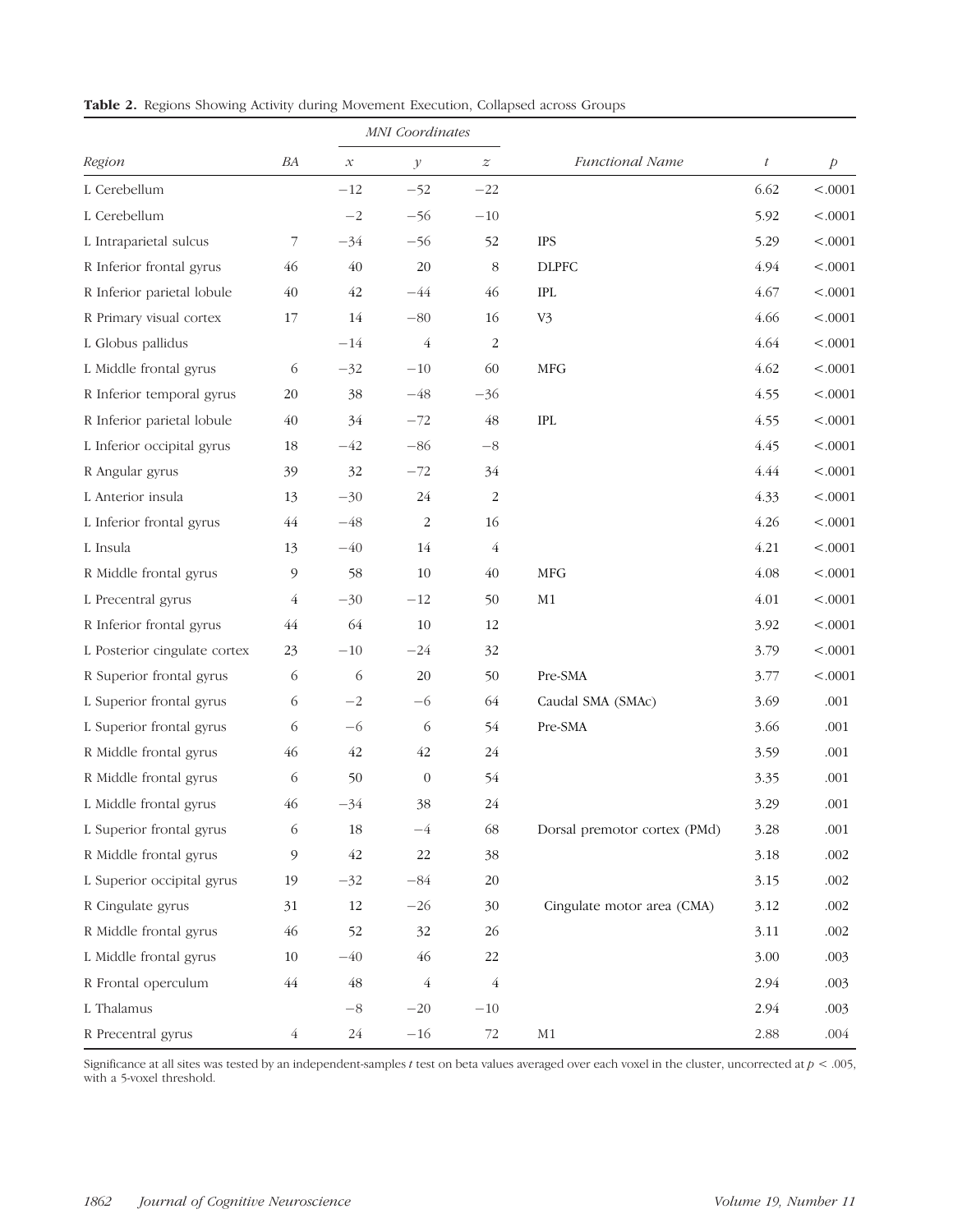

Figure 7. Group differences of motor preparation—interaction between increasing signal within the random group and decreasing signal within the block group. Differences were calculated from the first and the final 1/3 of training trials, and are masked by regions that are active in all participants during study time (Figure 6A). The left image is the left side of the brain. Threshold is  $p < .005$ , uncorrected, threshold > 3 voxels. Statistical images are superimposed on a mean anatomic image of the study population.

in the right SFG  $(x = 26, y = 60, z = 24)$  and the left MFG  $(x = -42, y = 18, z = 50)$ . The inverse contrast revealed a large network of areas whose activity increased across time in the block group and decreased across time in the random group (Figure 10 and Table 4). For purposes of discussion, we have chosen to focus on a subset of four of the most significantly active regions, which include the right midline cerebellum  $(x =$ 12,  $y = -44$ ,  $z = -36$ ), left insula  $(x = -40, y = -18,$  $z = 12$ ), left SFG ( $x = -26$ ,  $y = -4$ ,  $z = 56$ ), and a region within the left superior parietal lobe ( $x = -16$ ,  $y = -15$ ,  $z = 64$ .

#### DISCUSSION

To our knowledge, this is the first functional imaging study to investigate the neural underpinnings of the CI effect. The present results extend past work on CI by characterizing potential neural substrates that might contribute to improved behavioral performance on retention testing after seemingly worse initial performance. The task structure was similar to a previous experiment by Immink and Wright (1998) and the current behavioral data echo their findings and demonstrate that the CI can be identified when subjects are trained and tested in the MRI scanner. Even in this complex training environment, the random group performed worse than the block group during training, and then outperformed the block group on the retention task. The data presented here also extend the idea proposed by Immink and Wright that individuals engaged in random practice simply need more time to plan their movements. The underlying assumption made by these authors is that random and blocked practice groups engage in the same planning and execution processes, but differ in the implementation of these processes across time. Our data show that not only do individuals in the random practice condition take more time to prepare upcoming movements, but they also recruit different brain regions than the block group during movement planning and execution.

|                                                                                      |       |               | <b>MNI</b> Coordinates |                  |                        | $\boldsymbol{t}$ |         |
|--------------------------------------------------------------------------------------|-------|---------------|------------------------|------------------|------------------------|------------------|---------|
| Region                                                                               | BA    | $\mathcal{X}$ | $\mathcal{Y}$          | $\boldsymbol{z}$ | <b>Functional Name</b> |                  | Þ       |
| Study Time: Random Increasing (Early $>$ Late) $>$ Block Increasing (Early $>$ Late) |       |               |                        |                  |                        |                  |         |
| R Paracentral lobule                                                                 | 5     | 6             | $-44$                  | 64               |                        | 3.21             | .002    |
| R Lateral occipital                                                                  | 18/19 | 46            | $-84$                  | $-4$             |                        | 3.03             | .003    |
| R Precentral gyrus                                                                   | 6     | 52            | $-12$                  | 58               |                        | 3.02             | .003    |
| L Precentral sulcus                                                                  | 4     | $-22$         | $-30$                  | 48               | M1                     | 3.00             | .003    |
| Study Time: Block Increasing (Early $>$ Late) $>$ Random Increasing (Early $>$ Late) |       |               |                        |                  |                        |                  |         |
| R Cerebellum                                                                         |       | 38            | $-54$                  | $-44$            |                        | 3.98             | < 0.001 |
| L Parahippocampal gyrus                                                              | 35/36 | $-32$         | $-42$                  | $-4$             |                        | 2.78             | .003    |

Table 3. Regions Showing Greater Activity in the Between-Group Comparisons for Study Time

Significance at all sites was tested by an independent-samples  $t$  test on beta values averaged over each voxel in the cluster, uncorrected at  $p < .005$ .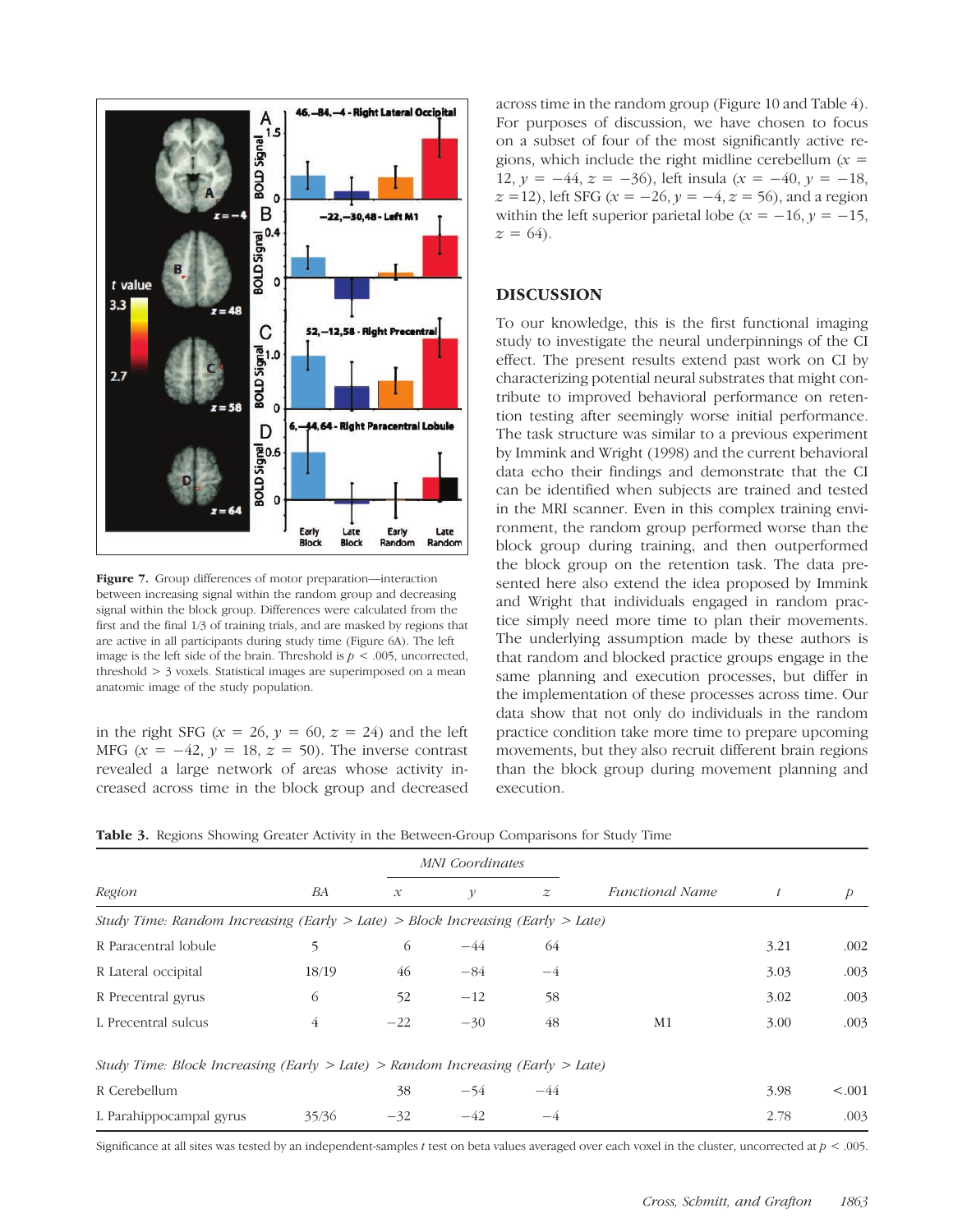Figure 8. Group differences of motor preparation interaction between increasing signal within the block group and decreasing signal within the random group. Differences were calculated from the first and the final 1/3 of training trials, and are masked by regions that are active in all participants during study time (Figure 6A). The left image is the left side of the brain. Threshold is  $p < .005$ , uncorrected, threshold > 3 voxels. Statistical images are superimposed on a mean anatomic image of the study population.



The most substantial empirical observation made by the present study is that differences in the training schedule between the blocked and random groups lead to recruitment of distinct neural substrates. This was true for both sequence preparation and task execution processes. As learning took place, individuals who practiced the task according to a random schedule showed increased activity in premotor and motor cortices during response preparation, suggesting that these participants were preparing each movement in advance more than the block practicing participants were. Because the random group went on to demonstrate better performance at retention testing, the findings suggest that the additional recruitment of premotor and motor areas by the end of training could play a central role in enhanced learning. During actual movement execution, the random practice structure resulted in increased activity in the SFG and MFG, whereas the block practice schedule led to widespread recruitment of motor preparatory and execution areas, including the superior parietal lobule,

the dorsal premotor cortex, and the midline cerebellum. To best characterize how these imaging findings advance our knowledge of the CI phenomenon, it is useful to consider the findings for the random and block groups individually.

As training progressed, the random group showed increasing activity in the bilateral sensorimotor cortex and a lateral occipital region in the right hemisphere between early and late study periods compared to participants in the block group. Although the sensorimotor cortex is conventionally thought to be involved in movement execution, we can conclude that this activation is not an artifact from actual movement execution because we modeled the BOLD response from only the no-go trials where subjects simply rested after movement preparation. Moreover, increasing evidence from nonhuman primate studies (Lu & Ashe, 2005; Georgopoulos, Taira, & Lukashin, 1993; Kurata, 1993; Mushiake, Inase, & Tanji, 1991; Alexander & Crutcher, 1990) and human imaging and TMS work (Kansaku et al., 2005; Zang

Figure 9. Group differences of motor execution interaction between increasing signal within the random group and decreasing signal within the block group. Differences were calculated from the first and the final 1/3 of training trials, and are masked by regions that are active in all participants during movement time (Figure 6B). The left image is the left side of the brain. Threshold is  $p < .005$ , uncorrected, threshold > 3 voxels. Statistical images are superimposed on a mean anatomic image of the study population.

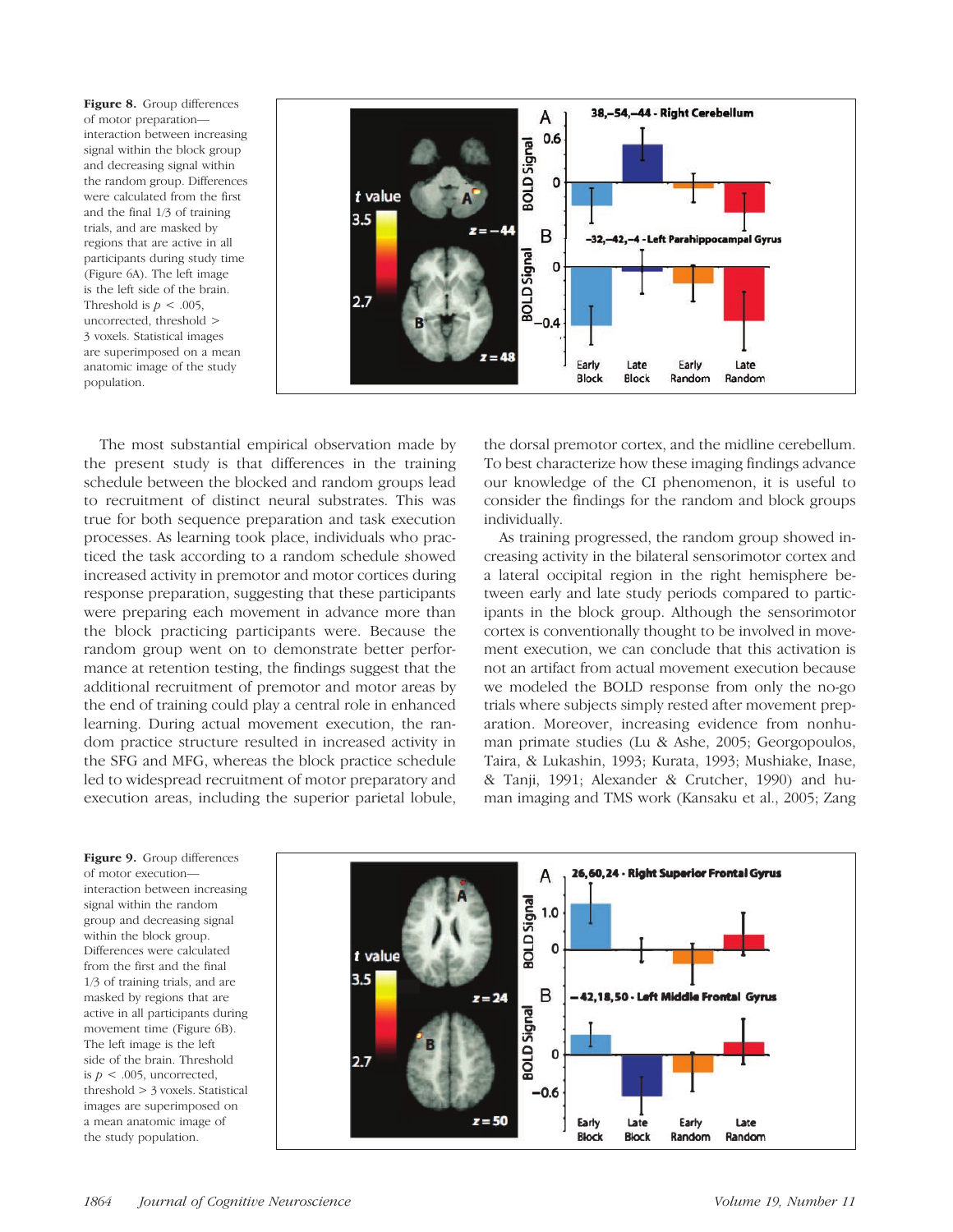|                                                                                         |              |              | MNI Coordinates |                  |                        |                  |                |
|-----------------------------------------------------------------------------------------|--------------|--------------|-----------------|------------------|------------------------|------------------|----------------|
| Region                                                                                  | BА           | $\mathcal X$ | $\mathcal{Y}$   | $\boldsymbol{z}$ | <b>Functional Name</b> | $\boldsymbol{t}$ | $\overline{p}$ |
| Movement Time: Random Increasing (Early $>$ Late) $>$ Block Increasing (Early $>$ Late) |              |              |                 |                  |                        |                  |                |
| L Superior/middle frontal gyrus                                                         | 6            | $-42$        | 18              | 50               | SFG/MFG                | 3.62             | .001           |
| R Superior frontal gyrus                                                                | 10           | 26           | 60              | 24               | <b>SFG</b>             | 3.06             | .003           |
| Movement Time: Block Increasing (Early $>$ Late) $>$ Random Increasing (Early $>$ Late) |              |              |                 |                  |                        |                  |                |
| L Insula                                                                                | 13           | $-40$        | $-18$           | 12               |                        | 5.78             | < .001         |
| L Superior parietal lobule                                                              | 7            | $-16$        | $-54$           | 64               | <b>SPL</b>             | 5.64             | < .001         |
| R Intraparietal sulcus                                                                  | 7            | 16           | $-48$           | 50               | <b>IPS</b>             | 4.77             | < .001         |
| L Cingulate sulcus                                                                      | 24           | $-14$        | $\overline{2}$  | 40               |                        | 4.75             | < .001         |
| L Inferior postcentral sulcus                                                           | $\mathbf{1}$ | $-60$        | $-22$           | 42               |                        | 4.60             | < .001         |
| R Postcentral gyrus                                                                     | 2            | 48           | $-14$           | 12               |                        | 4.44             | < .001         |
| L Superior frontal gyrus                                                                | 6            | $-26$        | $-4$            | 56               | <b>SFG</b>             | 4.41             | < .001         |
| L Inferior parietal lobule                                                              | 40           | $-32$        | $-48$           | 26               | <b>IPL</b>             | 4.39             | < .001         |
| R Fusiform gyrus                                                                        | 37           | 30           | $-48$           | $-10$            |                        | 4.33             | < .001         |
| L Angular gyrus                                                                         | 39           | $-30$        | $-68$           | 22               |                        | 4.19             | < .001         |
| R Cingulate cortex                                                                      | 23           | 14           | $-30$           | 30               | <b>CMA</b>             | 3.85             | < .001         |
| R Cerebellum                                                                            |              | 12           | $-44$           | $-36$            |                        | 3.84             | < .001         |
| L Superior temporal gyrus                                                               | 41           | $-48$        | $-48$           | 12               | <b>STG</b>             | 3.83             | < .001         |
| R Inferior frontal gyrus                                                                | 44           | 64           | 6               | 18               | IFG/PMv                | 3.72             | .001           |
| L Intraparietal sulcus                                                                  | 7            | $-42$        | $-46$           | 50               | <b>IPS</b>             | 3.67             | .001           |
| R Parahippocampal cortex                                                                | 35/36        | 14           | $-38$           | $-2$             |                        | 3.64             | .001           |
| L Parahippocampal cortex                                                                | 35/36        | $-12$        | $-40$           | $-2$             |                        | 3.63             | .001           |
| R Occipito-temporal cortex                                                              | 37           | 46           | $-64$           | $-4$             | MT/V5                  | 3.57             | .001           |
| L Cingulate sulcus                                                                      | 24           | $-12$        | $-22$           | 50               | CMA                    | 3.54             | .001           |
| R Middle temporal gyrus                                                                 | 22           | 30           | $-58$           | 30               | <b>MTG</b>             | 3.54             | .001           |
| L Superior frontal gyrus                                                                | $\sqrt{6}$   | $-10\,$      | $-8\,$          | 60               | $\operatorname{SMA}$   | 3.53             | $.001\,$       |
| R Hippocampus                                                                           |              | 38           | $-10\,$         | $-28$            |                        | 3.53             | .001           |
| L Insula                                                                                | 13           | $-26$        | 6               | 20               |                        | 3.46             | $.001\,$       |
| R Supramarginal gyrus                                                                   | 40           | 54           | $-32$           | 38               |                        | 3.46             | $.001$         |
| R Posterior middle temporal gyrus                                                       | 37           | 52           | $-68$           | $16\,$           | $\rm{MTG}$             | 3.39             | .001           |
| L Inferior temporal gyrus                                                               | 20           | $-40$        | $-4$            | $-30$            |                        | 3.36             | $.001\,$       |
| R Anterior cingulate cortex                                                             | 24           | 16           | 30              | $14\,$           |                        | 3.28             | .002           |
| R Lingual gyrus                                                                         | 37           | $24\,$       | $-66$           | $-6$             |                        | 3.24             | .002           |
| R Middle frontal gyrus                                                                  | 6            | 46           | $-8\,$          | 40               | <b>MFG</b>             | 3.24             | .002           |
| L Insula                                                                                | 13           | $-38$        | $22\,$          | 6                |                        | 3.22             | .002           |
| R Lateral cerebellum                                                                    |              | 42           | $-54$           | $-40$            |                        | 3.19             | .002           |
| R Postcentral gyrus                                                                     | $\mathbf{1}$ | 30           | $-46$           | 66               | $\sqrt{S}1$            | 3.18             | .002           |
| L Fusiform gyrus                                                                        | 19           | $-44$        | $-70$           | $-22$            |                        | 3.16             | .002           |

Table 4. Regions Showing Greater Activity in the Between-Group Comparisons for Movement Execution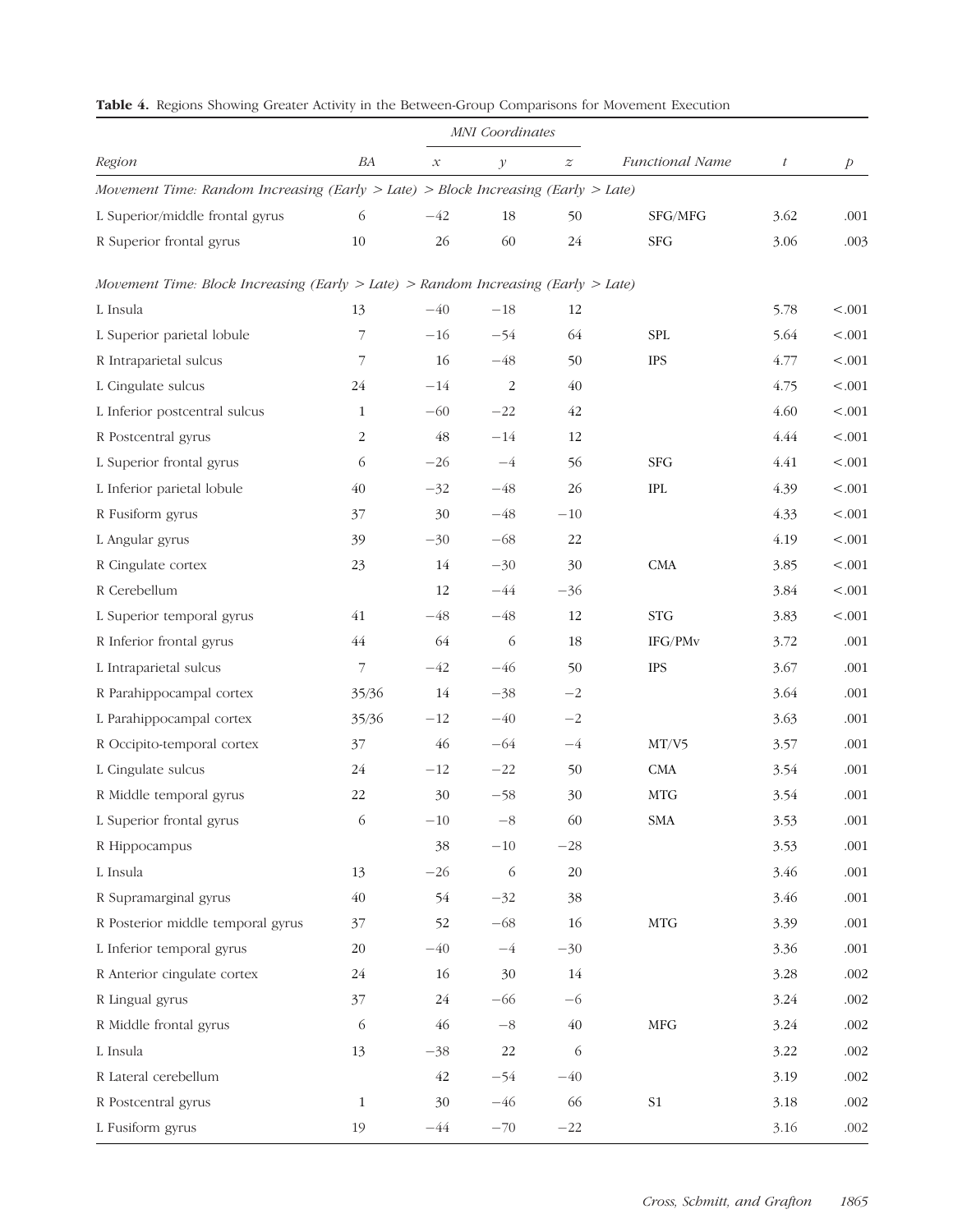| Table 4. (continued) |
|----------------------|
|                      |

|                              |              |                     | <b>MNI</b> Coordinates |                  |                        |                  |                |
|------------------------------|--------------|---------------------|------------------------|------------------|------------------------|------------------|----------------|
| Region                       | BA           | $\mathcal{X}% _{0}$ | $\mathcal{Y}$          | $\boldsymbol{z}$ | <b>Functional Name</b> | $\boldsymbol{t}$ | $\overline{p}$ |
| L Superior parietal lobule   | 7            | $-22$               | $-66$                  | 44               | <b>SPL</b>             | 3.10             | .002           |
| R Thalamus                   |              | 24                  | $-30$                  | $-2$             |                        | 3.08             | .002           |
| L Primary motor cortex       | 4            | $-32$               | $-26$                  | 54               | M1                     | 3.03             | .003           |
| L Superior temporal gyrus    | 22           | $-32$               | $-34$                  | 18               | <b>STG</b>             | 3.01             | .003           |
| L Postcentral gyrus          | 7            | $-60$               | $-38$                  | 32               |                        | 3.01             | .003           |
| L Fusiform gyrus             | 37           | $-38$               | $-22$                  | $-22$            |                        | 3.00             | .003           |
| R Precentral gyrus           | 6            | 46                  | $-4$                   | 54               |                        | 2.97             | .003           |
| R Postcentral gyrus          | $\mathbf{1}$ | 58                  | $-22$                  | 54               |                        | 2.97             | .003           |
| R Cingulate gyrus            | 31           | 14                  | $-20$                  | 48               | <b>CMA</b>             | 2.95             | .003           |
| R Inferior parietal lobule   | 7            | 60                  | $-32$                  | 52               | <b>IPL</b>             | 2.94             | .004           |
| R Postcentral gyrus          | $\mathbf{1}$ | 50                  | $-24$                  | 62               |                        | 2.93             | .004           |
| L Intraparietal sulcus       | 7            | $-46$               | $-48$                  | 40               | <b>IPS</b>             | 2.93             | .004           |
| R Supramarginal gyrus        | 40           | 68                  | $-36$                  | 34               |                        | 2.91             | .004           |
| R Superior temporal gyrus    | 41/42        | 58                  | $-24$                  | 10               | <b>STG</b>             | 2.90             | .004           |
| R Temporo-occipital junction | 19           | 42                  | $-62$                  | 12               | MT/V5                  | 2.90             | .004           |
| R Inferior occipital gyrus   | 18           | 34                  | $-78$                  | $-8$             |                        | 2.89             | .004           |
| L Parahippocampal gyrus      | 36           | $-24$               | $-34$                  | $-20$            |                        | 2.89             | .004           |
| R Posterior cingulate area   | 23           | 12                  | $-54$                  | $\overline{2}$   |                        | 2.86             | .004           |
| R Uncus                      | 35           | 24                  | 6                      | $-22$            |                        | 2.85             | .004           |
| L Inferior temporal gyrus    | 37           | $-56$               | $-52$                  | $-14$            | <b>ITG</b>             | 2.84             | .004           |

Significance at all sites was tested by an independent-samples t test on beta values averaged over each voxel in the cluster, uncorrected at  $p < .005$ .

et al., 2003; Grafton et al., 1998, 2002; Richter, Andersen, Georgopoulos, & Kim, 1997) indicate that this cortical region is involved in the preparation of single and sequential movements. The finding of left hemisphere primary motor activation in a task where individuals are preparing to make a movement with their left hand is also in agreement with prior research implicating a role for this cortical region in both contralateral and ipsilateral hand movements (Kansaku et al., 2005; Cisek, Crammond, & Kalaska, 2003; Schluter, Krams, Rushworth, & Passingham, 2001; Shibasaki et al., 1993). The area of increasing signal in the right lateral occipital cortex is in line with prior EEG work on motor intention, which has demonstrated activation of this area in association with activation of the fronto-parietal attention network while performing a motor task (Praamstra, Boutsen, & Humphreys, 2005).

In terms of neural activity in the random group during movement execution, the random practice structure resulted in increasing activity in the SFG and MFG. Work with nonhuman primates and event-related potentials and fMRI studies with humans implicate these frontal cortical areas as a key node for executive control and action set selection during motor tasks (for a review, see Rushworth et al., 2004). Several event-related potential experiments investigating components of motor task switching have demonstrated SFG activation when responses must actually change between trials, and less activity in this area when changes in task structure did not require new motor responses (Rushworth, Passingham, & Nobre, 2002, 2005). Evidence from a study applying TMS over the SFG additionally supports the idea that the SFG is critically involved in switching motor responses between trials (Rushworth, Hadland, et al., 2002). In this combined fMRI/TMS study, rTMS over the SFG resulted in slower responses when subjects were instructed to switch the rule to which they were responding to an array of visual stimuli, but the rTMS did not lengthen response time when the task instructions remained the same, or when it was applied over several different control regions. Taken together, prior evidence implicates a role for SFG activity when action sets are initiated or switched, and it appears that the random practice structure could be modulating activity within this executive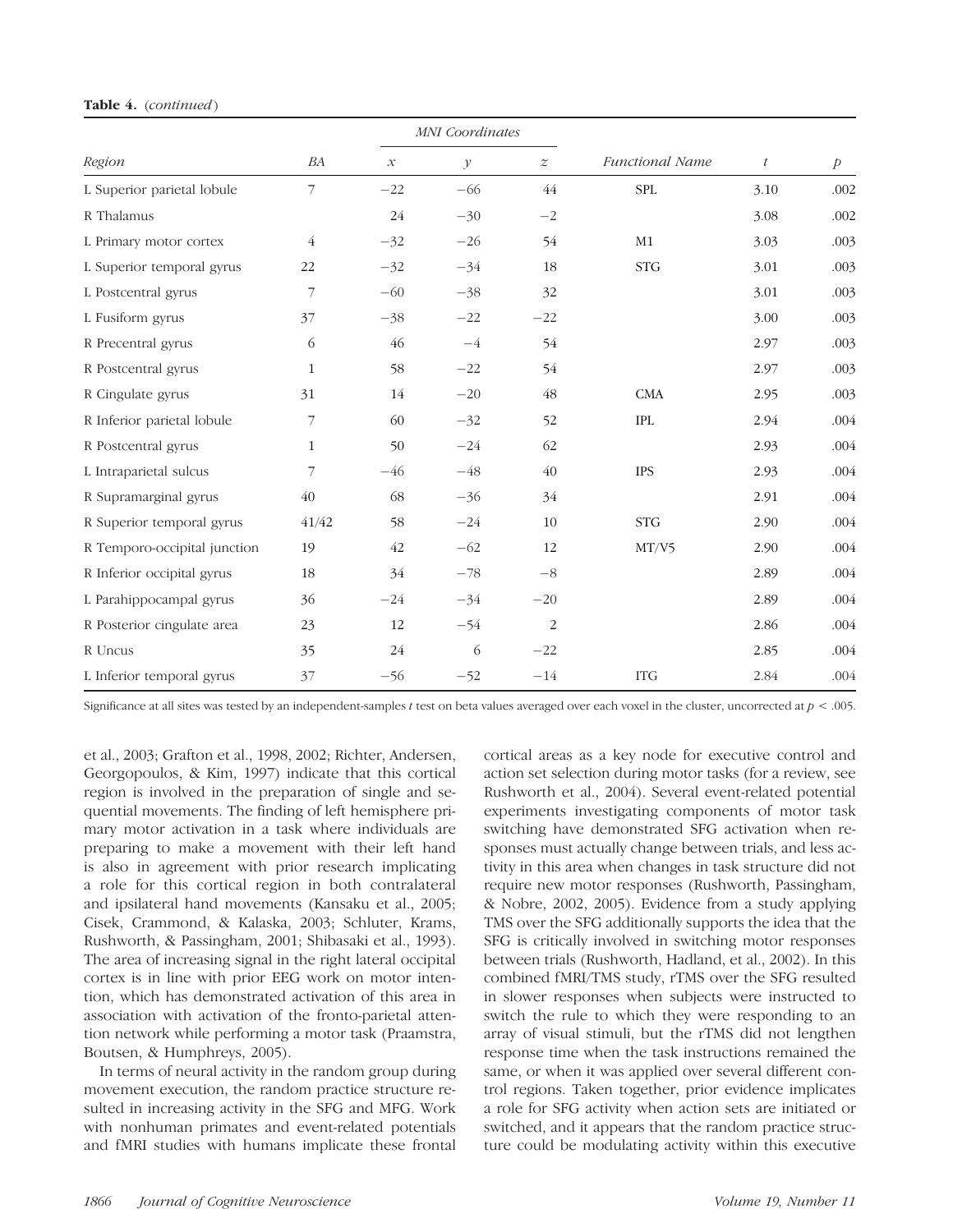Figure 10. Group differences of motor execution interaction between increasing signal within the block group and decreasing signal within the random group. Differences were calculated from the first and the final 1/3 of training trials, and are masked by regions that are active in all participants during movement time (Figure 6B). The left image is the left side of the brain. Threshold is  $p < .005$ , uncorrected, threshold > 3 voxels. Statistical images are superimposed on a mean anatomic image of the study population.



function circuit during movement execution, which might be leading to later performance benefits.

For movement execution, an interesting and complex pattern of increasing activity was observed in the block group compared to the random group. Specifically, an extensive network of regions involved in movement preparation and execution demonstrated increasing activity across time. This general finding is in accord with basic motor programming literature (Klapp, 1996), and with what other CI researchers have suggested in the past; namely, that participants in the block group wait for the go cue to perform some elements of movement reconstruction (Wright, Black, Immink, Brueckner, & Magnuson, 2004). This idea is supported by both our imaging evidence, which demonstrate areas recruited in motor sequence reconstruction, and the behavioral data, which show that participants in the block group take longer to execute the movement sequences, although this difference is not significant (refer to Figure 4). The four areas that were the focus of ROI analyses, the right midline cerebellum, left insula, left SFG, and left SPL, were among the most significant activations, and those most critically involved in movement preparation and execution.

The activity seen in the midline cerebellum fits well with past imaging work that has associated this area with execution of hand and finger movements (Grodd, Hulsmann, Lotze, Wildgruber, & Erb, 2001). In terms of the large area of insula activation observed, this activity might be related to general task-set maintenance across training, and less specific to the motor parameters of this task. Evidence for this idea comes from a study that reanalyzed data from eight mixed block/eventrelated fMRI designs using 10 different tasks, including motor timing, semantic judgments, and object naming (Dosenbach et al., 2006). These authors suggest that parts of the anterior insula are involved in network of regions that are generally active during the implementation of goal-directed task sets. The left SFG, specifically the dorsal premotor region of this area, has been shown to be associated with sequence retrieval, and to some extent, sequence execution, by myriad studies (Ashe et al., 2006; Kansaku et al., 2005; Bischoff-Grethe et al., 2004; Grafton et al., 1998, 2002; Honda et al., 1998; Nakamura, Sakai, & Hikosaka, 1998; Jenkins et al., 1994). Another cortical region demonstrating greater activity during movement execution in participants assigned to the block practice group was a region in the left superior parietal cortex/lobe (SPL). An elegant monkey study by Gemba, Matsuura-Nakao, and Matsuzaki (2004) demonstrated that readiness potentials in the posterior parietal cortex are seen at approximately 1 sec before the onset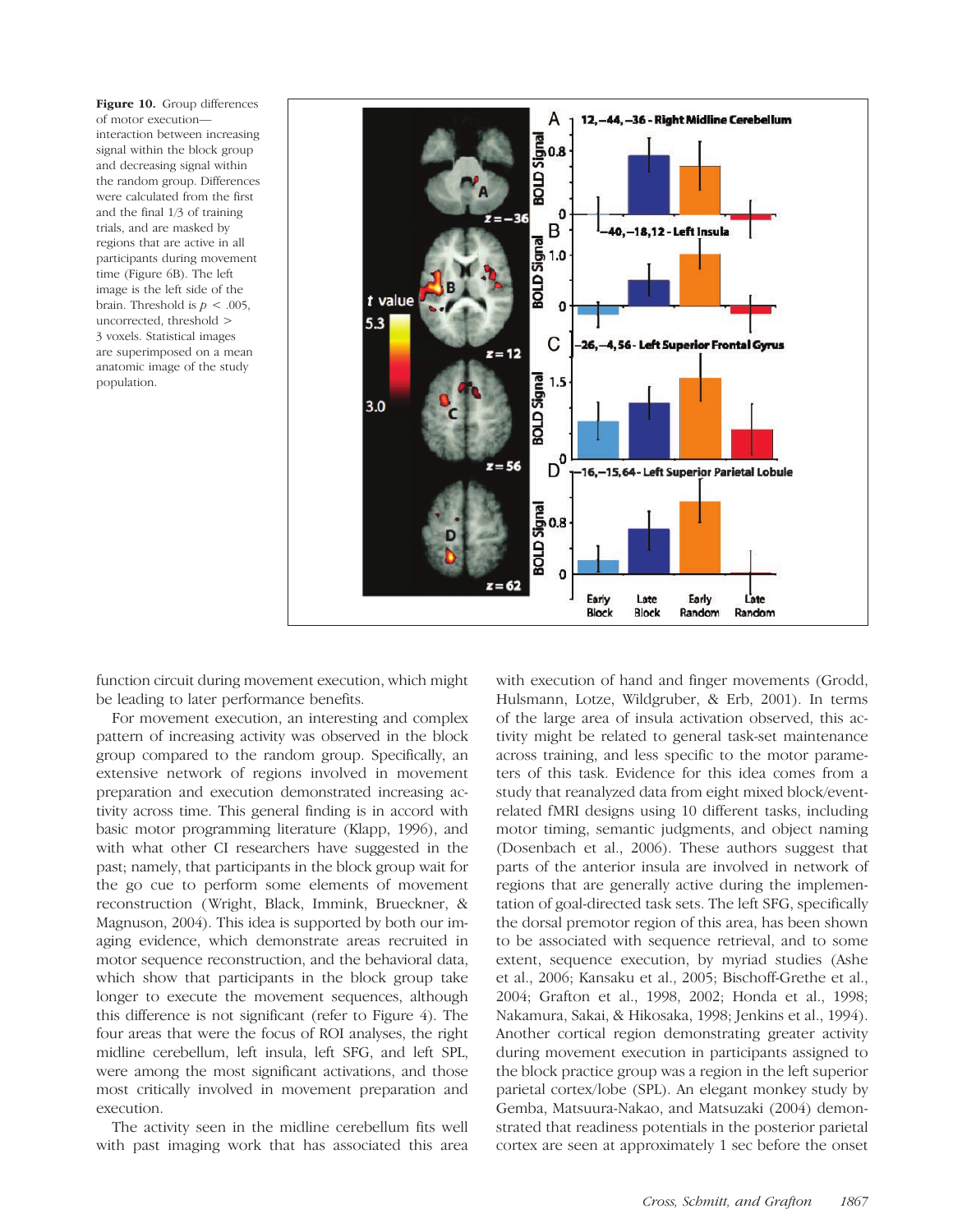of self-paced movements of the hands and other body parts. In humans, precedent for SPL involvement in movement preparation, redirection, and more generally, motor attention has been demonstrated by a number of functional neuroimaging studies (Rushworth, Johansen-Berg, Gobel, & Devlin, 2003; Thoenissen, Zilles, & Toni, 2002; Rushworth, Ellison, & Walsh, 2001; Kalaska & Crammond, 1995). A common finding among these studies is that the superior parietal cortex in the left hemisphere plays the dominant role in motor attention, which might be assisting participants in the block group with movement preparation and execution during the movement time period.

In the context of theoretical accounts that attempt to explain the CI effect, we believe our findings are in accord with the reconstruction hypothesis of CI. The basic premise of this hypothesis is that impaired initial performance leading to performance benefits on retest tasks is caused by effortful purging and reconstructing of task information with each trial ( Jacoby, 1978). In the present study, the imaging data demonstrating greater activity within sensorimotor areas during movement preparation suggest that participants in the random group engage in more movement preparation than their block practice counterparts. The increased activity within the SFG/MFG during movement execution suggests that participants in the random group are recruiting additional higher cognitive areas involved in executive control by the end of training, another factor that can facilitate successful action retrieval and performance. It must be acknowledged that this pattern of results (i.e., more activity in M1 during movement preparation and more activity in the SFG/MFG during movement execution) is, in some ways, counterintuitive. Although it is difficult at this stage to fully explain the observed pattern of findings, several of the imaging studies discussed above provide some measure of support for the present results. Further evidence for the importance of M1 activity during movement preparation (in addition to movement execution) comes from work performed with monkeys on sequential skill representation in M1 (Matsuzaka et al., 2007; Lu & Ashe, 2005). These studies demonstrated that over long-term motor sequence learning, M1 neurons encode sequence information both in anticipation of a response, as well as during response execution. The findings we report in the present study are consistent with the role of M1 in response anticipation.

Future research could investigate the theoretical underpinnings of the CI phenomenon further to determine whether the reconstruction hypothesis is specific to motor learning. Also, at this stage, it is an unproven inference that the differences in brain activity between the two groups at the end of training caused performance differences between the two groups on the retention task. Although the design of the present study precludes the possibility of conducting in-depth correlational analyses between the neural activity profile at the end of training and performance scores on the retest measure, this is something that future studies can explore further.

There are several limitations to our study that warrant discussion. The first is the fact that we have presented imaging findings for only the first half of the CI story. The great paradox of CI is that participants' performance during training is substantially different from their performance on retention tests. In pilot versions of the present study, we imaged participants' brains while they were performing retest sessions 24 hours after initial training in the scanner. However, we encountered problems with both the behavioral and imaging data for this procedure. In order to collect enough imaging data for meaningful analyses, participants needed to perform more retest trials than are usually administered in CI retests. This is problematic because, with a large number of trials, the retention test is transformed into a follow-up training session and the groups' performance begins to converge. Future work on the neural substrates of CI could endeavor to find a way to meaningfully explore the neural substrates of the retention and transfer stages of this phenomenon.

Another limitation of this study is the use of a betweensubjects design. To our knowledge, no studies have yet been published that demonstrate within-subjects CI, because CI has traditionally been implemented and studied as a between-group phenomenon (Lee & Simon, 2004; Magill & Hall, 1990). However, the power of inferences that can be drawn from a between-groups fMRI investigation can be amplified by using a within-groups design. To that end, it would be edifying to see if the same dissociable neural substrates for blocked and random practice that were observed in the present study would manifest in a within-subjects fMRI CI study.

The differences in study time between the groups during the early phase are another potential limitation. Study time on each trial was modeled in the duration parameter of each event in the design matrix, but the limits of our knowledge of precisely how hemodynamic responses track neural firing patterns during study time means that this model may not be entirely accurate. Thus, our analyses that include the early phase of the data must be understood in the context of these uncertainties. To address this, we also analyzed differences of brain activity for just the late phase of the study time data, where there were no group differences of study time (ST) duration. We did find one common region identified for both the interaction contrast and the direct contrast of just the late period of study time in M1 in the right hemisphere. This suggests to us that the effect in this area is not due to differences in study time and is instead a consequence of structuring practice according to a random schedule. This finding of persistent M1 activity in the randomly practiced group is in accord with prior imaging work on motor sequence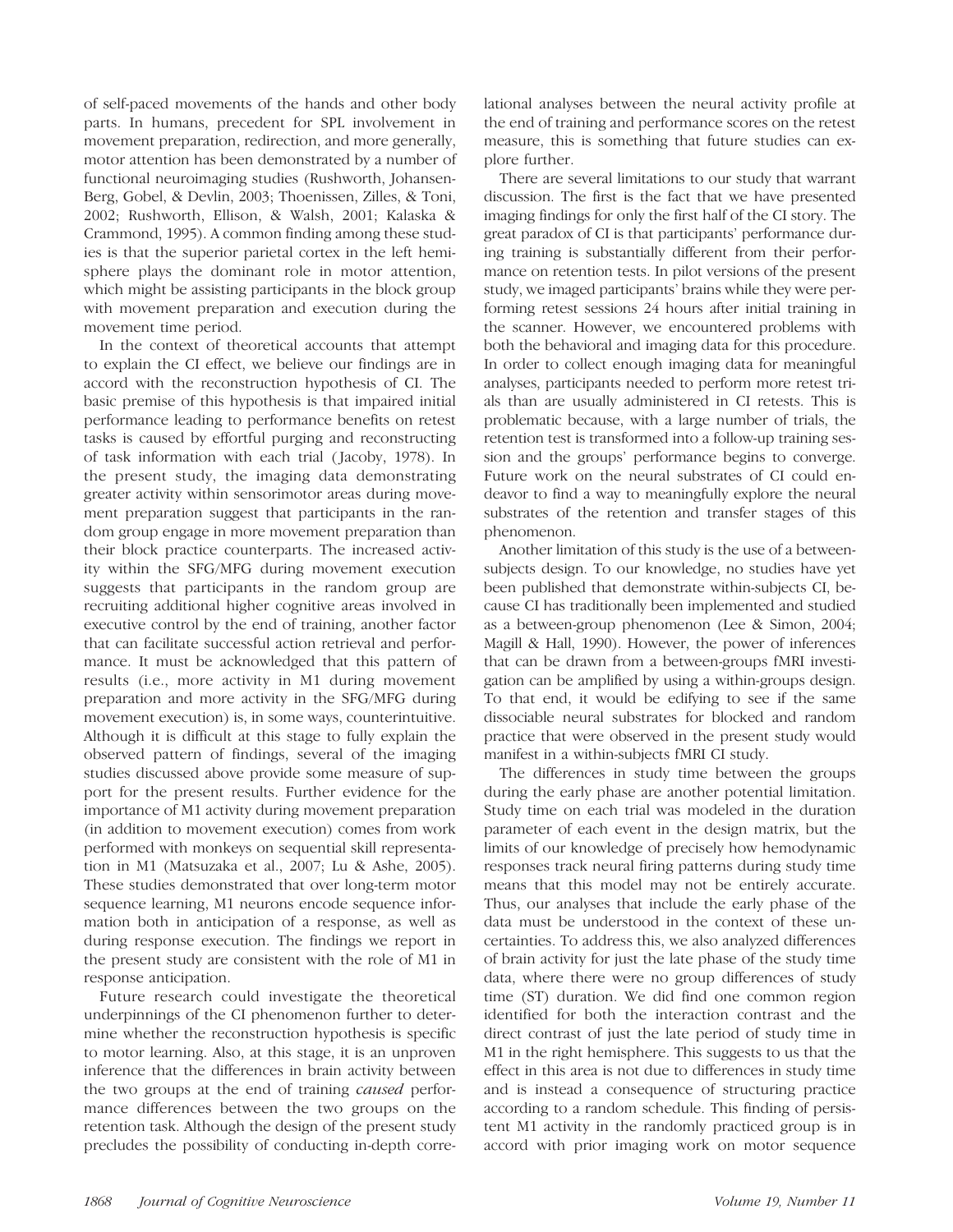learning with the left hand when task demands are especially challenging (Grafton et al., 2002).

In summary, the present results demonstrate the presence of distinct patterns of neural activity between groups at the end of training depending on the assigned practice schedule. We interpret these differences of neural activity to be related to participants' subsequent behavioral performance on retention and transfer tasks. Because our CI-related effects were primarily located in sensorimotor cortical areas, this leads us to believe that CI is a modality-specific effect. We speculate that because the benefits of CI in the present motor task are manifest in motor areas, then CI effects observed in a cognitive task would be manifest in changes in the cortex more involved in cognition. Future studies can investigate this issue further. Future work could also explore the practical applications of the neural substrates of CI by quantifying changes in brain activity when CI paradigms are applied in sports coaching, physical therapy, and occupational therapy contexts.

#### Acknowledgments

This study was supported by a Science of Learning Center grant from the National Science Foundation and PHS grant NS33504. We thank Carolee Winstein for the insight and encouragement to develop this study, Roger Newman-Norlund for programming assistance, Antonia Hamilton for analyses assistance, and Nick Wymbs, Nichola Rice, David Wright, and an anonymous reviewer for helpful comments on earlier versions of this manuscript.

Reprint requests should be sent to Scott T. Grafton, Department of Psychology, University of California at Santa Barbara, Santa Barbara, CA 93106, or via e-mail: grafton@psych.ucsb.edu.

# **REFERENCES**

- Alexander, G. E., & Crutcher, M. D. (1990). Neural representations of the target (goal) of visually guided arm movements in three motor areas of the monkey. Journal of Neurophysiology, 64, 164–178.
- Ashe, J., Lungu, O. V., Basford, A. T., & Lu, X. (2006). Cortical control of motor sequences. Current Opinion in Neurobiology, 16, 213–221.
- Battig, W. F. (1972). Intratask interference as a source of facilitation in transfer and retention. In R. F. Thompson & J. F. Voss (Eds.), Topics in learning and performance (pp. 131–159). New York: Academic Press.
- Ben-Shaul, Y., Drori, R., Asher, I., Stark, E., Nadasdy, Z., & Abeles, M. (2004). Neuronal activity in motor cortical areas reflects the sequential context of movement. Journal of Neurophysiology, 91, 1748–1762.
- Bischoff-Grethe, A., Goedert, K. M., Willingham, D. T., & Grafton, S. T. (2004). Neural substrates of response-based sequence learning using fMRI. Journal of Cognitive Neuroscience, 16, 127–138.
- Brady, F. (1997). Contextual interference and teaching golf skills. Perceptual and Motor Skills, 84, 347–350.
- Cisek, P., Crammond, D. J., & Kalaska, J. F. (2003). Neural activity in primary motor and dorsal premotor cortex in reaching tasks with the contralateral versus ipsilateral arm. Journal of Neurophysiology, 89, 922–942.
- de Croock, M. B. M., van Merrienboer, J. G. J., & Paas, F. G. W. C. (1998). High versus low contextual interference in simulation-based training of troubleshooting skills: Effects on transfer performance and invested mental effort. Computers in Human Behavior, 14, 249–267.
- Diedrichsen, J., Grafton, S., Albert, N., Hazeltine, E., & Ivry, R. B. (2006). Goal-selection and movement-related conflict during bimanual reaching movements. Cerebral Cortex, 16, 1729–1738.
- Diedrichsen, J., Werner, S., Schmidt, T., & Trommershauser, J. (2004). Immediate spatial distortions of pointing movements induced by visual landmarks. Perception & Psychophysics, 66, 89–103.
- Dosenbach, N. U., Visscher, K. M., Palmer, E. D., Miezin, F. M., Wenger, K. K., Kang, H. C., et al. (2006). A core system for the implementation of task sets. Neuron, 50, 799–812.
- Forkstam, C., & Petersson, K. M. (2005). Towards an explicit account of implicit learning. Current Opinion in Neurology, 18, 435–441.
- Friston, K. J., Fletcher, P., Josephs, O., Holmes, A., Rugg, M. D., & Turner, R. (1998). Event-related fMRI: Characterizing differential responses. Neuroimage, 7, 30–40.
- Gemba, H., Matsuura-Nakao, K., & Matsuzaki, R. (2004). Preparative activities in posterior parietal cortex for self-paced movement in monkeys. Neuroscience Letters, 357, 68–72.
- Georgopoulos, A. P., Taira, M., & Lukashin, A. (1993). Cognitive neurophysiology of the motor cortex. Science, 260, 47–52.
- Goodwin, J. E., & Meeuwsen, H. J. (1996). Investigation of the contextual interference effect in the manipulation of the motor parameter of over-all force. Perceptual and Motor Skills, 83, 735–743.
- Grafton, S. T., Hazeltine, E., & Ivry, R. B. (1998). Abstract and effector-specific representations of motor sequences identified with PET. Journal of Neuroscience, 18, 9420–9428.
- Grafton, S. T., Hazeltine, E., & Ivry, R. B. (2002). Motor sequence learning with the nondominant left hand. A PET functional imaging study. Experimental Brain Research, 146, 369–378.
- Grodd, W., Hulsmann, E., Lotze, M., Wildgruber, D., & Erb, M. (2001). Sensorimotor mapping of the human cerebellum: fMRI evidence of somatotopic organization. Human Brain Mapping, 13, 55–73.
- Honda, M., Deiber, M. P., Ibanez, V., Pascual-Leone, A., Zhuang, P., & Hallett, M. (1998). Dynamic cortical involvement in implicit and explicit motor sequence learning. A PET study. Brain, 121, 2159–2173.
- Immink, M., & Wright, D. L. (1998). Contextual interference: A response planning account. Quarterly Journal of Experimental Psychology, 51A, 735–754.
- Jacoby, L. L. (1978). On interpreting the effects of repetition: Solving a problem versus remembering a solution. Journal of Verbal Learning and Verbal Behavior, 17, 649–667.
- Jenkins, I. H., Brooks, D. J., Nixon, P. D., Frackowiak, R. S., & Passingham, R. E. (1994). Motor sequence learning: A study with positron emission tomography. Journal of Neuroscience, 14, 3775–3790.
- Johnson-Frey, S. H., Newman-Norlund, R., & Grafton, S. T. (2005). A distributed left hemisphere network active during planning of everyday tool use skills. Cerebral Cortex, 15, 681–695.
- Kalaska, J. F., & Crammond, D. J. (1995). Deciding not to GO: Neuronal correlates of response selection in a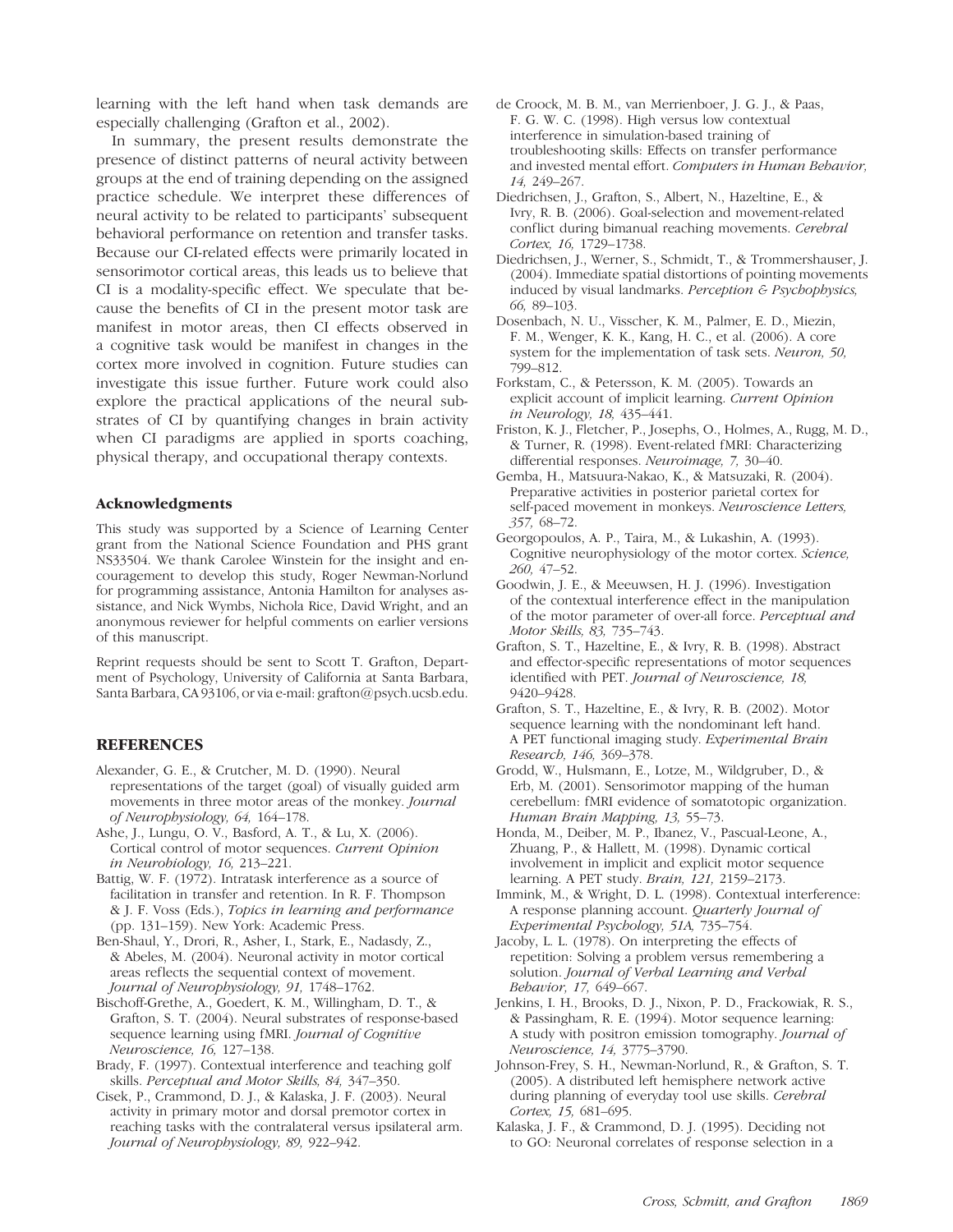GO/NOGO task in primate premotor and parietal cortex. Cerebral Cortex, 5, 410–428.

Kansaku, K., Muraki, S., Umeyama, S., Nishimori, Y., Kochiyama, T., Yamane, S., et al. (2005). Cortical activity in multiple motor areas during sequential finger movements: An application of independent component analysis. Neuroimage, 28, 669–681.

Keele, S. W. (1986). Motor control. In K. R. Boll, L. Kaufman, & J. P. Thomas (Eds.), Handbook of perception and human performance: Vol. 2. Cognitive processes and performance (pp. 1–60). New York: Wiley.

Kennerley, S. W., Sakai, K., & Rushworth, M. F. (2004). Organization of action sequences and the role of the pre-SMA. Journal of Neurophysiology, 91, 978-993.

Klapp, S. T. (1996). Reaction time analysis of central motor control. In H. N. Zelaznik (Ed.), Advances in motor learning and control (pp. 13-34). Champaign: Human Kinetics.

Kurata, K. (1993). Premotor cortex of monkeys: Setand movement-related activity reflecting amplitude and direction of wrist movements. Journal of Neurophysiology, 69, 187–200.

Lee, T. D., & Magill, R. A. (1983). The locus of contextual interference in motor-skill acquisition. Journal of Experimental Psychology: Learning, Memory, and Cognition, 9, 730–746.

Lee, T. D., Magill, R. A., & Weeks, D. J. (1985). Influence of practice schedule on testing schema theory predictions in adults. Journal of Motor Behavior, 17, 283–299.

Lee, T. D., & Simon, D. A. (2004). Contextual interference. In A. M. Williams & N. J. Hodges (Eds.), Skill acquisition in sport: Research, theory and practice (pp. 29–44). London: Routledge.

Li, Y., & Wright, D. L. (2000). An assessment of the attention demands during random- and blocked-practice schedules. Quarterly Journal of Experimental Psychology, Series A, Human Experimental Psychology 53, 591–606.

Lu, X., & Ashe, J. (2005). Anticipatory activity in primary motor cortex codes memorized movement sequences. Neuron, 45, 967–973.

Magill, R. A., & Hall, K. G. (1990). A review of the contextual interference effect in motor skill acquisition. Human Movement Science, 9, 241–289.

Matsuzaka, Y., Picard, N., & Strick, P. L. (2007). Skill representation in the primary motor cortex after long-term practice. Journal of Neurophysiology, 97, 1819–1832.

Muellbacher, W., Ziemann, U., Wissel, J., Dang, N., Kofler, M., Facchini, S., et al. (2002). Early consolidation in human primary motor cortex. Nature, 415, 640-644.

Mushiake, H., Inase, M., & Tanji, J. (1991). Neuronal activity in the primate premotor, supplementary, and precentral motor cortex during visually guided and internally determined sequential movements. Journal of Neurophysiology, 66, 705–718.

Nakamura, K., Sakai, K., & Hikosaka, O. (1998). Neuronal activity in medial frontal cortex during learning of sequential procedures. Journal of Neurophysiology, 80, 2671–2687.

Oldfield, R. C. (1971). The assessment and analysis of handedness: The Edinburgh inventory. Neuropsychologia, 9, 97–113.

Ollis, S., Button, C., & Fairweather, M. (2005). The influence of professional expertise and task complexity upon the potency of the contextual interference effect. Acta Psychologica (Amsterdam), 118, 229–244.

Passingham, R. E., Toni, I., & Rushworth, M. F. (2000). Specialisation within the prefrontal cortex: The ventral prefrontal cortex and associative learning. Experimental Brain Research, 133, 103–113.

Praamstra, P., Boutsen, L., & Humphreys, G. W. (2005). Frontoparietal control of spatial attention and motor intention in human EEG. Journal of Neurophysiology, 94, 764–774.

Richter, W., Andersen, P. M., Georgopoulos, A. P., & Kim, S. G. (1997). Sequential activity in human motor areas during a delayed cued finger movement task studied by time-resolved fMRI. NeuroReport, 8, 1257–1261.

Robertson, E. M., Press, D. Z., & Pascual-Leone, A. (2005). Off-line learning and the primary motor cortex. Journal of Neuroscience, 25, 6372–6378.

Rosenbaum, D. A. (1991). Human motor control. San Diego: Academic Press.

Rushworth, M. F., Ellison, A., & Walsh, V. (2001). Complementary localization and lateralization of orienting and motor attention. Nature Neuroscience, 4, 656–661.

Rushworth, M. F., Hadland, K. A., Paus, T., & Sipila, P. K. (2002). Role of the human medial frontal cortex in task switching: A combined fMRI and TMS study. Journal of Neurophysiology, 87, 2577–2592.

Rushworth, M. F., Johansen-Berg, H., Gobel, S. M., & Devlin, J. T. (2003). The left parietal and premotor cortices: Motor attention and selection. Neuroimage, 20(Suppl. 1), S89–S100.

Rushworth, M. F., Passingham, R. E., & Nobre, A. C. (2002). Components of switching intentional set. Journal of Cognitive Neuroscience, 14, 1139–1150.

Rushworth, M. F., Passingham, R. E., & Nobre, A. C. (2005). Components of attentional set-switching. Experimental Psychology, 52, 83–98.

Rushworth, M. F., Walton, M. E., Kennerley, S. W., & Bannerman, D. M. (2004). Action sets and decisions in the medial frontal cortex. Trends in Cognitive Sciences, 8, 410–417.

Schluter, N. D., Krams, M., Rushworth, M. F., & Passingham, R. E. (2001). Cerebral dominance for action in the human brain: The selection of actions. Neuropsychologia, 39, 105–113.

Schneider, V. I., Healy, A. F., Ericsson, K. A., & Bourne, L. E. (1995). The effects of contextual interference on the acquisition and retention of logical rules. In A. F. Healy & L. E. Bourne (Eds.), Learning and memory of knowledge and skills: Durability and specificity (pp. 95–131). Thousand Oaks, CA: Sage.

Shea, J. B., & Morgan, R. L. (1979). Contextual interference effects on the acquisition, retention, and transfer of a motor skill. Journal of Experimental Psychology: Learning, Memory, and Cognition, 5, 179–187.

Shibasaki, H., Sadato, N., Lyshkow, H., Yonekura, Y., Honda, M., Nagamine, T., et al. (1993). Both primary motor cortex and supplementary motor area play an important role in complex finger movement. Brain, 116, 1387–1398.

Smith, P. J. (2002). Applying contextual interference to snowboarding skills. Perceptual and Motor Skills, 95, 999–1005.

Smith, P. J., & Davies, M. (1995). Applying contextual interference to the Pawlata roll. Journal of Sports Science, 13, 455–462.

Smith, P. J., Gregory, S. K., & Davies, M. (2003). Alternating versus blocked practice in learning a cartwheel. Perceptual and Motor Skills, 96, 1255–1264.

Talairach, J., & Tournoux, P. (1988). Co-planar stereotaxic atlas of the human brain. New York: Thieme.

Thoenissen, D., Zilles, K., & Toni, I. (2002). Differential involvement of parietal and precentral regions in movement